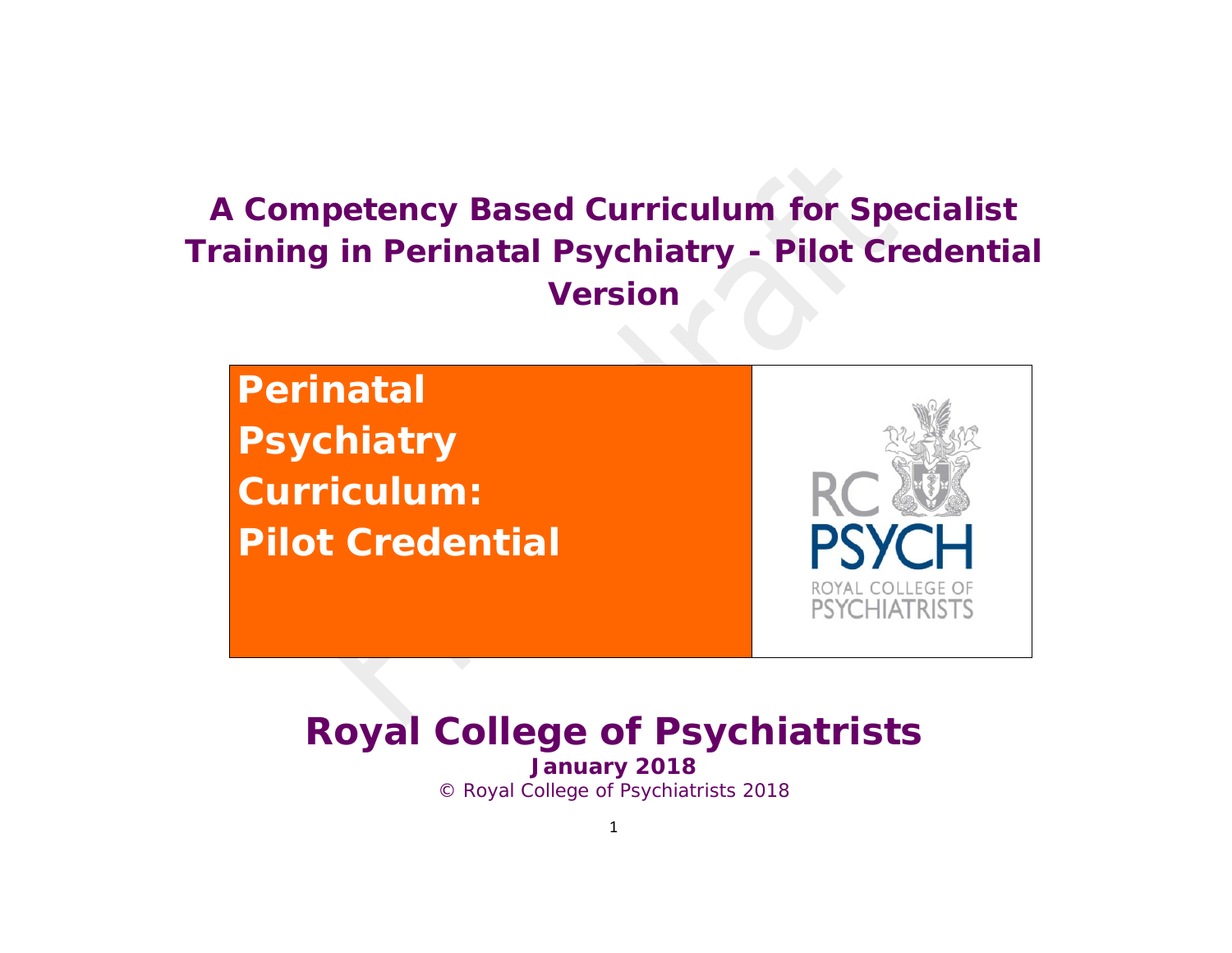**This curriculum has been developed to meet the needs of those training in Perinatal Psychiatry. It will also be of value to** *all* **psychiatrists assessing and working with women who have mental disorders and are of child-bearing potential (including adolescents) or are in the perinatal period. The perinatal period relates to the time of pregnancy and 12 months post-delivery (postpartum).** 

**The emphasis of this curriculum is on ensuring that psychiatrists have the knowledge, skills and competencies to assess, manage and treat women within a bio-psychosocial model, whilst holding in mind the needs of their infants, older children and partners/significant others.**

**Assessment method recommended 'Supervised learning event':** 

- **this is a formative assessment method to monitor learning by providing ongoing feedback to improve teaching and increase opportunities for pilot participants to demonstrate skills and reflect on learning experiences.**
- **Formative assessment will assist participants in building a strong portfolio of experiences which will aid performance by highlighting skills-gaps in developing competencies, behaviours and overall clinical expertise; as an immediate feedback tool, it is effective in promoting reflective learning strategies.**
- **Participants will use the supervised learning event template, as part of the Perinatal Credential Portfolio Online programme; this is designed to be completed by both the trainee and the supervisor. This form can be used for directly observed behaviours (clinical and non-clinical, thus potentially replacing mini-ACE, ACE, assessment of teaching etc) as well as discussion-based interactions (thus potentially replacing the CBD).**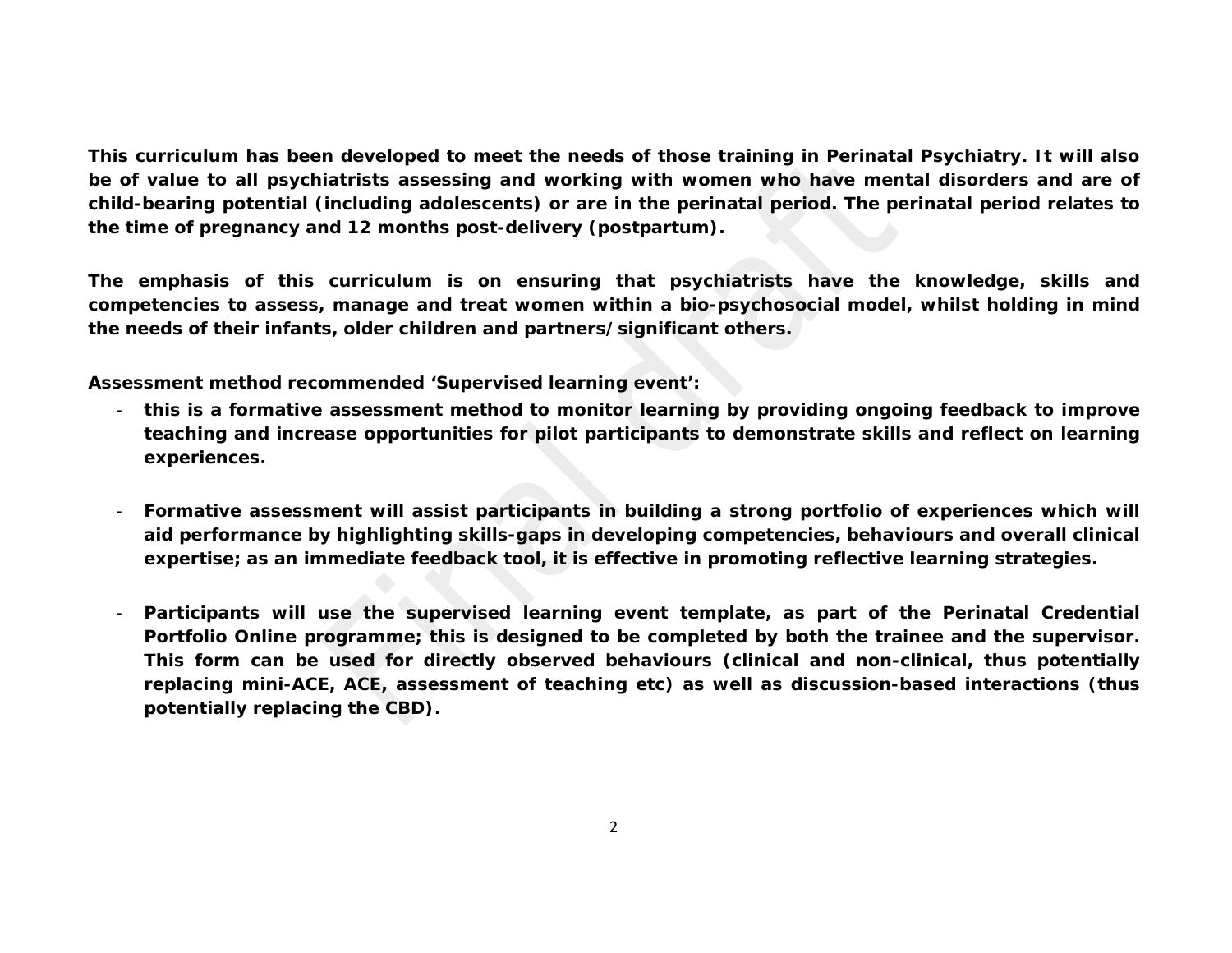#### **Good Medical Practice, Domain 1: Knowledge, skills and performance**

- *Develop and maintain professional performance*
- *Apply knowledge and experience to practice*
- *Record work clearly, accurately and legibly*

#### **Intended learning outcome 1**

**The doctor will be able to perform specialist assessments of patients and document relevant history and examination on culturally diverse patients to include:** 

- **Presenting or main complaint**
- **History of present illness**
- **Past medical and psychiatric history**
- **Systemic review**
- **Family history**
- **Developmental history**
- **Socio-cultural history**

| Clinical history and patient examination                                                                                                                     | <b>Assessment methods</b>        |
|--------------------------------------------------------------------------------------------------------------------------------------------------------------|----------------------------------|
| Knowledge<br>Demonstrate detailed knowledge of epidemiology and clinical conditions affecting<br>women of childbearing potential and in the perinatal period | <b>Supervised learning event</b> |
| Particular emphasis should be given to the following:                                                                                                        |                                  |
| Acute Stress and Adjustment Disorders<br>$\bullet$                                                                                                           |                                  |
| <b>Anxiety Disorders</b>                                                                                                                                     |                                  |
| Post-traumatic stress disorder including birth trauma                                                                                                        |                                  |
| Postpartum Psychosis                                                                                                                                         |                                  |
| <b>Bipolar Affective Disorder</b>                                                                                                                            |                                  |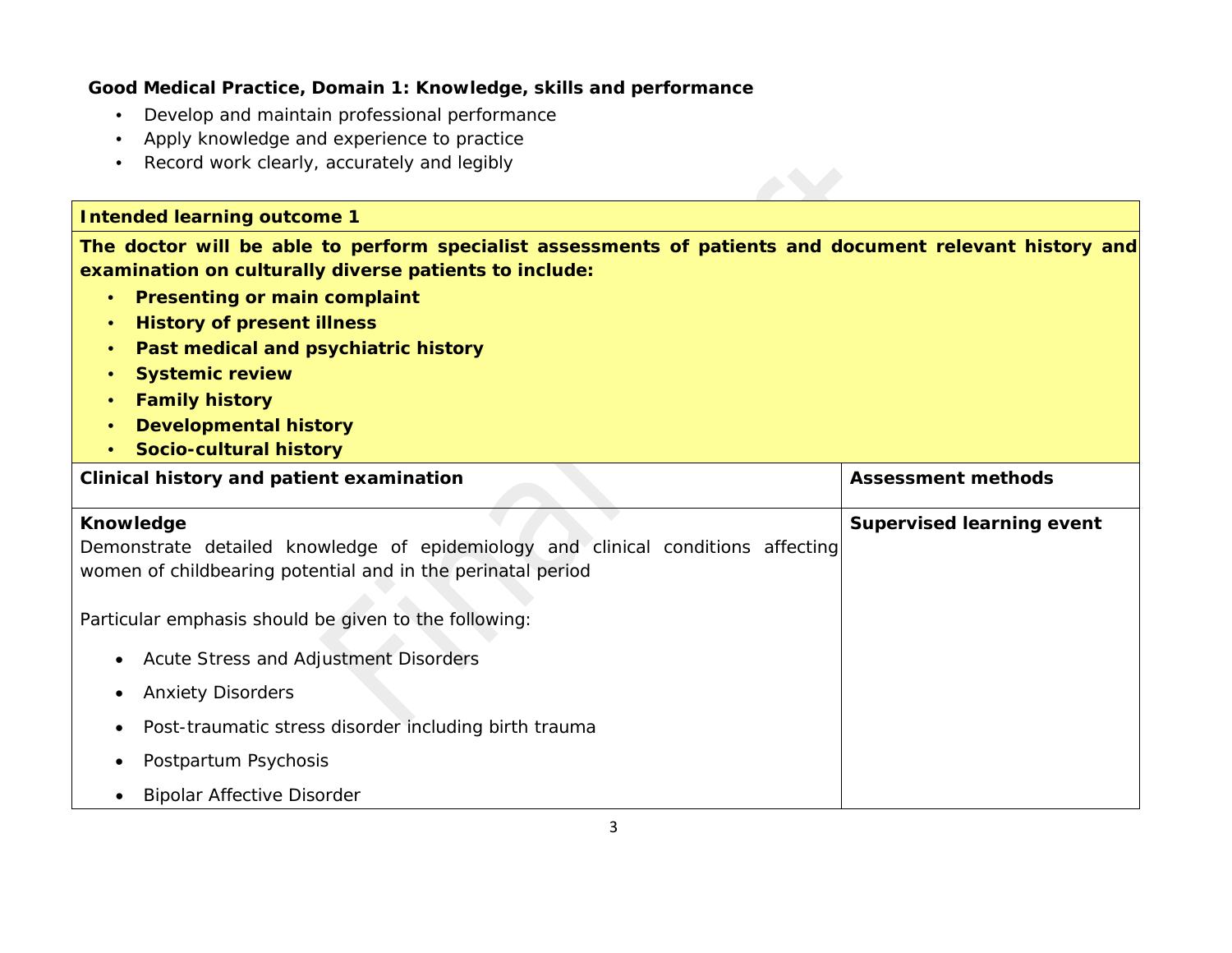- Schizophrenia and schizoaffective disorder
- **Depression**
- Eating disorders
- Somatoform disorders
- Personality Disorders
- Delirium and other organic states
- Alcohol dependence
- Substance Misuse
- Learning disability in the context of pregnancy and parenthood

Demonstrate detailed knowledge of the biological, psychological, social and cultural (including stigma) factors which influence the presentation, course and treatment of these conditions in the perinatal period

Demonstrate an understanding of how normal childbearing practices/rituals vary across and within cultures

Demonstrate detailed knowledge of the phenomenology and psychopathology of mental disorders affecting women of childbearing potential and in the perinatal period

Demonstrate understanding of the modifying effects of pregnancy and the postpartum period on pre-existing mental disorders, how the presentation of these disorders may differ from presentations outside the perinatal period and the need to alter thresholds for intervention

Demonstrate ability to predict the risk of mental illness occurring in association with childbearing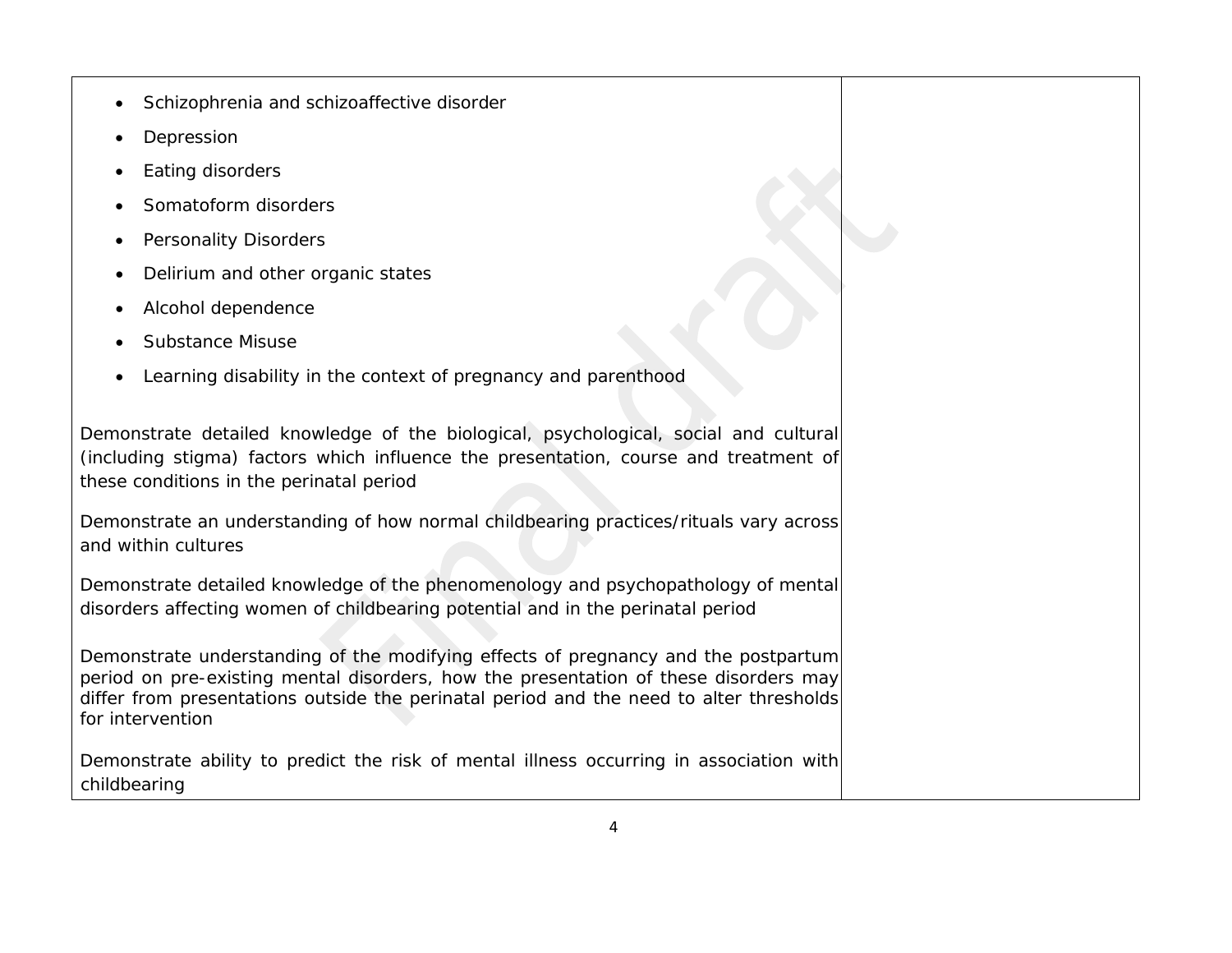Demonstrate knowledge of the importance of and role of the perinatal mental health service in assisting the prevention of relapse and recurrence of mental disorders in the perinatal period

Demonstrate an understanding of the normal expected emotional experiences of pregnancy including those associated with complex pregnancies including pregnancy through IVF, pregnancy loss, termination of pregnancy and following traumatic birth

Demonstrate knowledge of embryology and fetal development

Demonstrate knowledge of the physical and emotional development of infants

Demonstrate knowledge of mother-infant relationships

Demonstrate knowledge of attachment theory

Demonstrate knowledge of the mechanisms by which maternal mental health has effects on the development of the fetus/infant and reciprocal interactions with child temperament

Demonstrate knowledge of the impact on the partner/ father and significant others of the woman's mental disorder and its treatment, including the need for information and support

Demonstrate knowledge of the epidemiology and clinical conditions affecting partners and fathers in the perinatal period

Demonstrate knowledge of standard, valid and reliable structured assessment tools used in perinatal mental health settings including those related to maternal mental health, infant mental health and the parent-infant relationship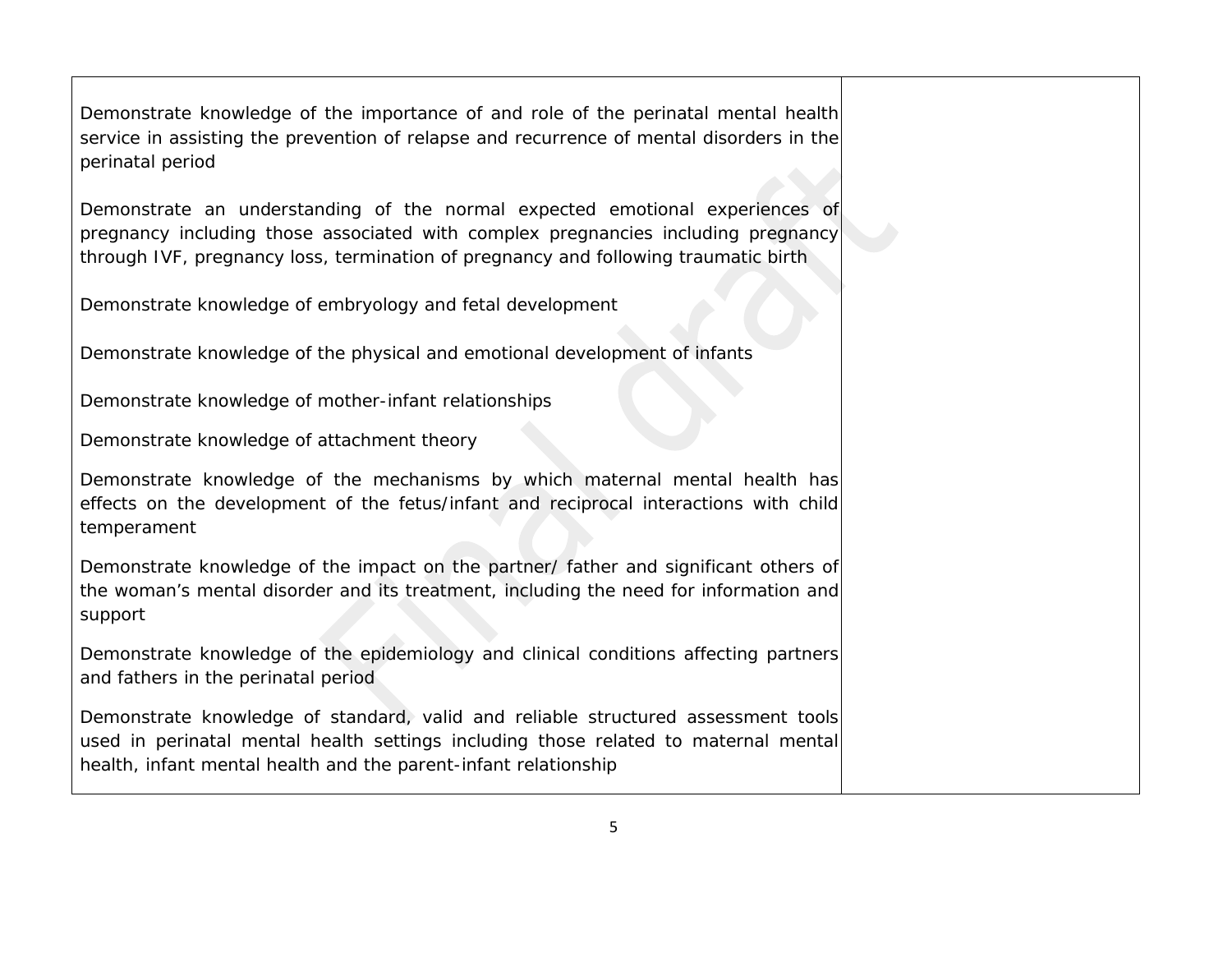| Demonstrate knowledge of the signs and symptoms of the more common physical<br>complications of pregnancy and parturition (e.g. pulmonary embolism, deep vein<br>thrombosis sepsis etc) and know how to refer for rapid and appropriate maternity/<br>obstetric assessment               |                                  |
|------------------------------------------------------------------------------------------------------------------------------------------------------------------------------------------------------------------------------------------------------------------------------------------|----------------------------------|
| <b>Skills</b><br>Demonstrate the ability to carry out a comprehensive bio-psychosocial assessment and<br>mental state examination of women of childbearing potential and in the perinatal<br>period with mental health problems, impaired mental wellbeing, or psychological<br>distress | <b>Supervised learning event</b> |
| Demonstrate the ability to identify and diagnose disorders described above in<br>maternity, emergency, in-patient, domiciliary or community settings                                                                                                                                     |                                  |
| Demonstrate the ability to think about the woman's needs/mental health, the<br>fetus/infant's needs/mental health, and the mother-infant relationship, as three<br>distinct, but inter-related, areas for consideration                                                                  |                                  |
| Demonstrate an ability to assess the infant's age appropriate innate behavior,<br>awareness of its environment and responsiveness to cues                                                                                                                                                |                                  |
| Demonstrate the ability to assess and address the needs of the partner/father                                                                                                                                                                                                            |                                  |
| Demonstrate the ability to attend to and respect the needs of the infant                                                                                                                                                                                                                 |                                  |
| Demonstrate the ability to carry out an assessment of the mother-infant relationship                                                                                                                                                                                                     |                                  |
| Note: limitations of the assessment where language or cultural influences affect<br>communication and a shared understanding                                                                                                                                                             |                                  |
| Attitudes demonstrated through behaviours                                                                                                                                                                                                                                                | <b>Supervised learning event</b> |
| Display willingness and availability to give clinical supervision to colleagues from own<br>team, and associated disciplines and agencies. (NB this competency applies across all                                                                                                        |                                  |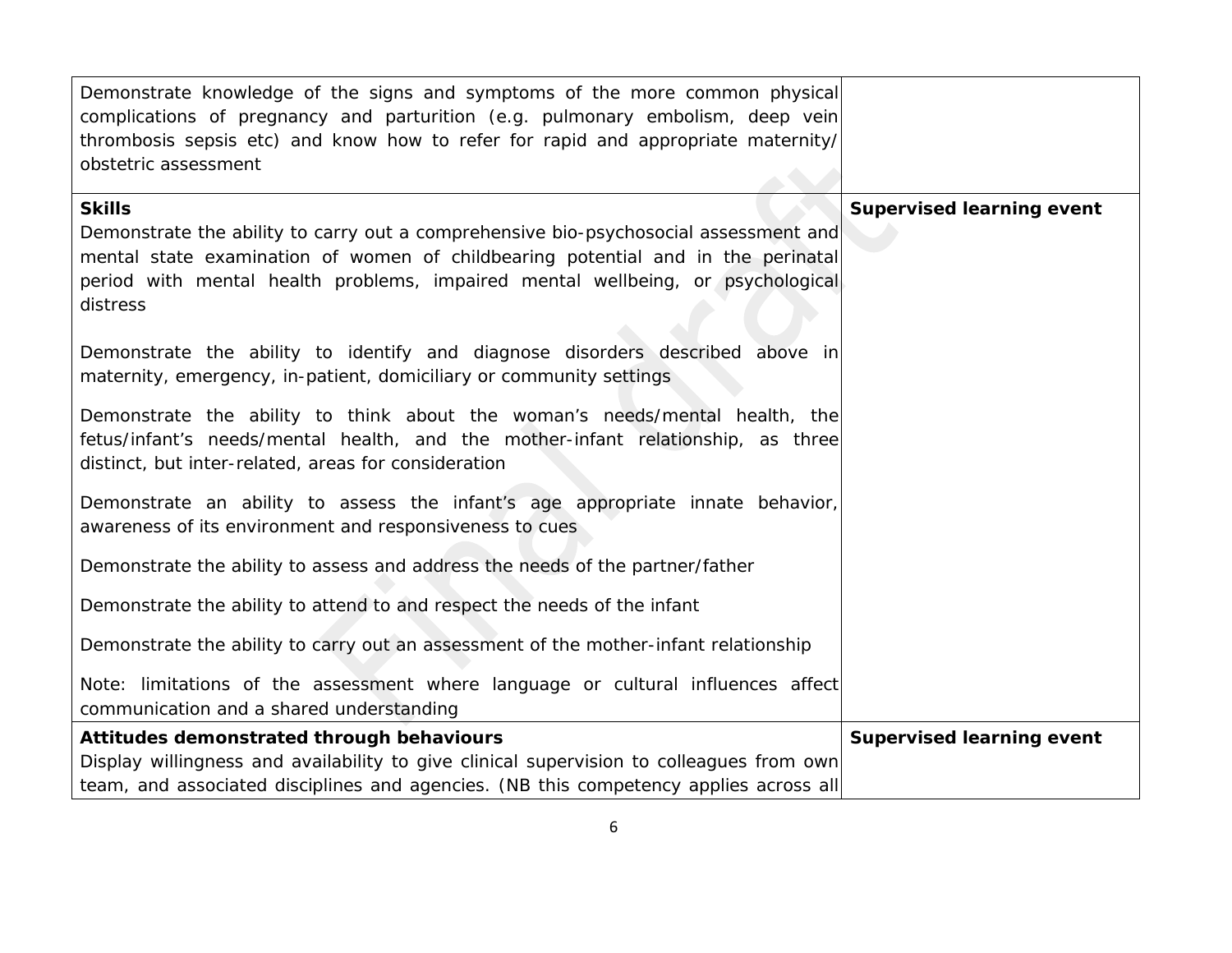| the intended learning outcomes and subjects of this domain)                                                                                                              |  |
|--------------------------------------------------------------------------------------------------------------------------------------------------------------------------|--|
| Display an awareness of complex needs and the role of severe and widespread<br>deprivation in poor outcome                                                               |  |
|                                                                                                                                                                          |  |
| Respecting the woman's dignity and confidentiality                                                                                                                       |  |
| Working collaboratively with women and their partners and families, recognising a<br>shared desire for healthy outcomes of pregnancy and the safety and wellbeing of the |  |
| infant                                                                                                                                                                   |  |
| Appropriately involving the woman's partner, the father of the fetus/infant, and other                                                                                   |  |
| family members/significant others.                                                                                                                                       |  |
| Demonstrating a flexible approach in the assessment process, taking into account the                                                                                     |  |
| woman's current physical state eg pregnancy/ postpartum and her caring commitments                                                                                       |  |
| Respecting the needs of the infant and older children                                                                                                                    |  |
| Respecting the needs of the woman's partner, father of the fetus/infant and significant<br>others.                                                                       |  |
|                                                                                                                                                                          |  |

**The doctor will demonstrate the ability to construct formulations of patients' problems that include appropriate differential diagnoses, liaising with other specialists and making appropriate referrals** 

| Diagnosis and formulation | <b>Assessment methods</b> |
|---------------------------|---------------------------|
|                           |                           |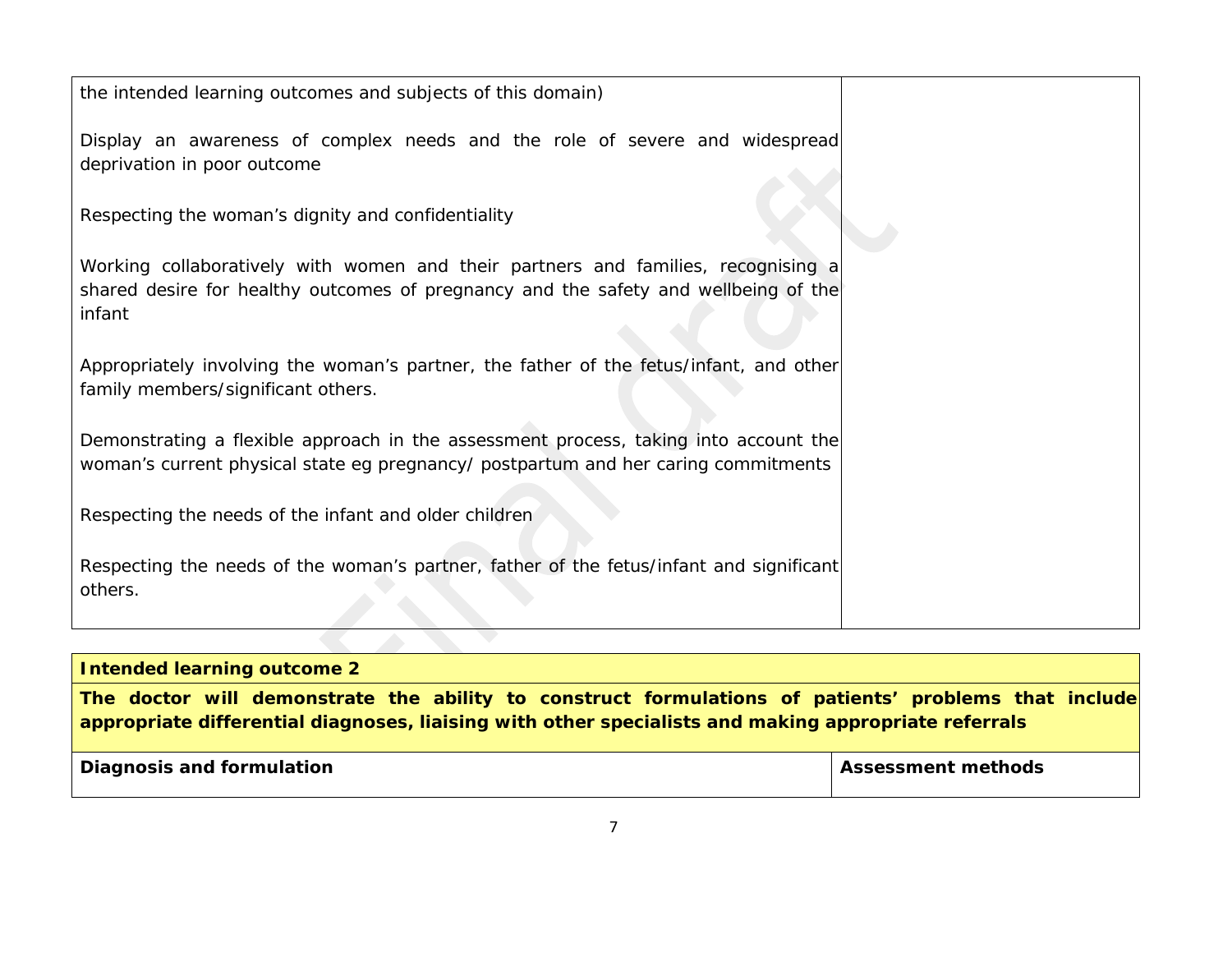| <b>Knowledge</b>                                                                                                                                                                                                                                                                                                                                                                                                                                                                                               | <b>Supervised learning event</b> |
|----------------------------------------------------------------------------------------------------------------------------------------------------------------------------------------------------------------------------------------------------------------------------------------------------------------------------------------------------------------------------------------------------------------------------------------------------------------------------------------------------------------|----------------------------------|
| Develop an awareness of interfaces between Perinatal Psychiatry and other adult<br>psychiatric specialties, CAMHS, psychological therapies, maternity services, primary<br>care, health-visiting, social services, domestic and sexual violence specialist services,<br>multi-agency risk assessment conferences (MARACs) and other service providers<br>including the voluntary sector                                                                                                                        |                                  |
| Develop an understanding of the roles and skills of other professionals who contribute<br>to the assessment, care and management of women and infants in the perinatal<br>period                                                                                                                                                                                                                                                                                                                               |                                  |
| <b>Skills</b>                                                                                                                                                                                                                                                                                                                                                                                                                                                                                                  | <b>Supervised learning event</b> |
| Demonstrate capability in making decisions about access to maternity care and<br>appropriate psychiatric and psychological care (eg rapid physical assessment, crisis<br>intervention, Mother and Baby Unit admission, psychological therapies)                                                                                                                                                                                                                                                                |                                  |
| Demonstrate an ability to instigate management, treatment and interventions on the<br>basis of a completed psychiatric assessment (history, examination and diagnosis)<br>while holding in mind the needs of the infant and dyad and the physical needs of the<br>woman                                                                                                                                                                                                                                        |                                  |
| Demonstrate the ability to manage referrals and to assess, prioritise and allocate<br>according to need, in light of available resources and care pathways                                                                                                                                                                                                                                                                                                                                                     |                                  |
| Demonstrate the ability to develop and maintain effective relationships and enable<br>joint-working with other adult mental health services, CAMHS, primary care services,<br>maternity services, health-visiting services, psychological therapy services, social<br>services, domestic and sexual violence services, multi-agency risk assessment<br>conferences (MARACs) and other care providers, including the voluntary sector,<br>leading to effective referral mechanisms, care pathways and education |                                  |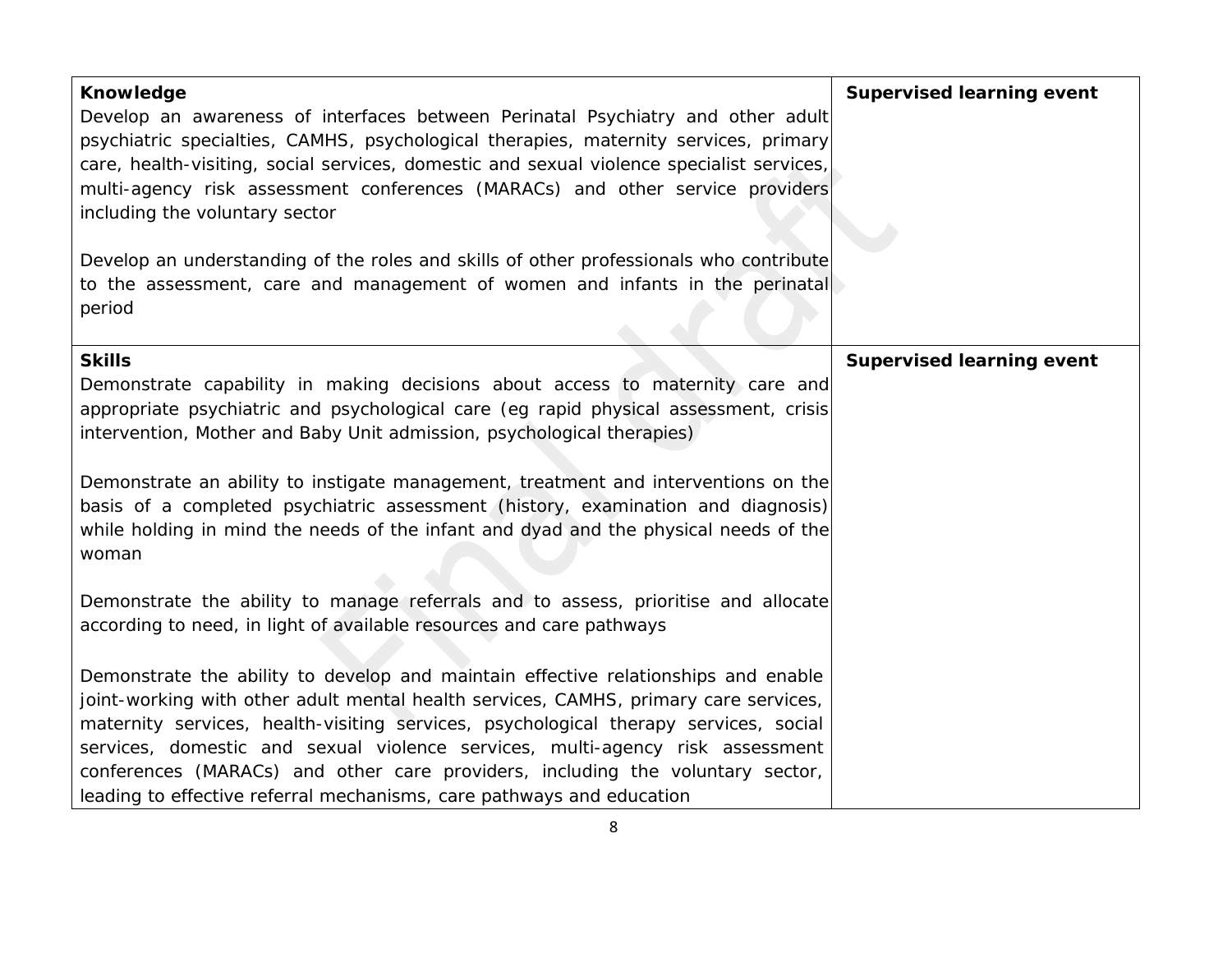| Show understanding that clinical and service priorities of other disciplines may differ to<br>those of perinatal mental health                                                                                                                                                                   |                                  |
|--------------------------------------------------------------------------------------------------------------------------------------------------------------------------------------------------------------------------------------------------------------------------------------------------|----------------------------------|
| Attitudes demonstrated through behaviours<br>Liaise with and make appropriate and timely referral to other services (e.g. other<br>adult psychiatric specialties, CAMHS, psychological therapies, and acute medical,<br>maternity, health-visiting and social services, voluntary organisations) | <b>Supervised learning event</b> |
| Demonstrate the ability to communicate and document perinatal mental health<br>assessments effectively and succinctly to other healthcare and social care professionals                                                                                                                          |                                  |
| Demonstrate the ability to manage a variety of cases which require liaison and close<br>working with other adult psychiatric specialties, CAMHS, psychological therapy<br>services, and primary care, maternity, health visiting and social services, and<br>voluntary organisations             |                                  |
| Demonstrate the ability to work in multi-disciplinary and multi-agency settings                                                                                                                                                                                                                  |                                  |
| Demonstrate the ability to manage a variety of complex cases which require<br>distribution of clinical responsibility within the multi-disciplinary team                                                                                                                                         |                                  |

**The doctor will demonstrate the ability to recommend relevant investigation and treatment in the context of the clinical management plan. This will include the ability to develop and document an investigation plan including appropriate medical, laboratory, radiological and psychological investigations and then to construct a comprehensive treatment plan addressing biological, psychological and socio-cultural domains**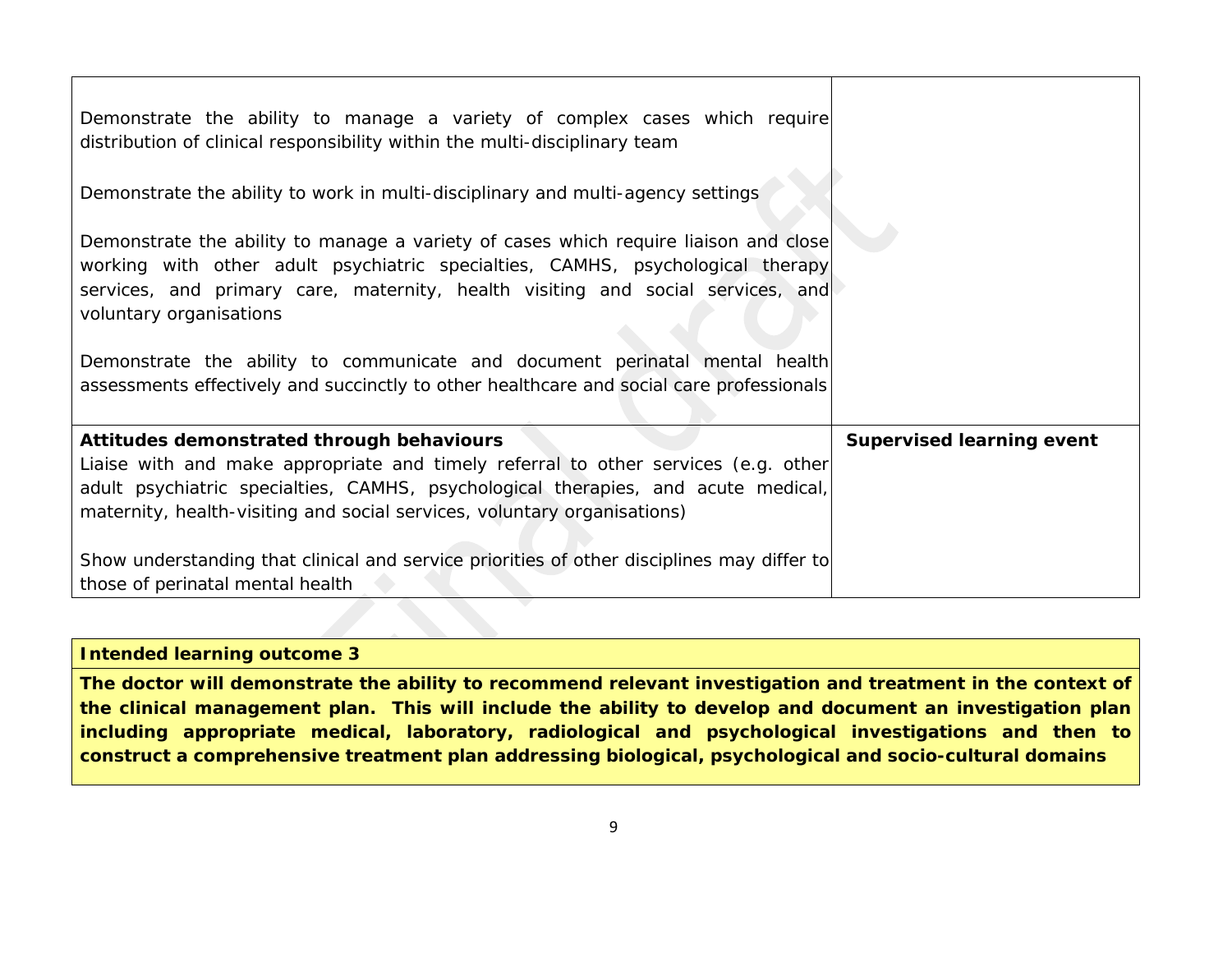| <b>Investigation and treatment planning</b>                                                                                                                        | <b>Assessment methods</b>        |
|--------------------------------------------------------------------------------------------------------------------------------------------------------------------|----------------------------------|
| <b>Knowledge</b>                                                                                                                                                   | <b>Supervised learning event</b> |
| Demonstrate contemporary knowledge of the evidence base for physical and                                                                                           |                                  |
| psychological treatments during pregnancy and the postpartum period                                                                                                |                                  |
| Demonstrate contemporary knowledge of the risks and benefits to both the woman                                                                                     |                                  |
| and the developing fetus/breastfeeding infant of psychotropic medication in women of                                                                               |                                  |
| childbearing potential and the perinatal period                                                                                                                    |                                  |
|                                                                                                                                                                    |                                  |
| Demonstrate an understanding of the role, risks and benefits of ECT in the treatment                                                                               |                                  |
| of psychosis and severe depression in the perinatal period                                                                                                         |                                  |
|                                                                                                                                                                    |                                  |
| Demonstrate an understanding of the current national standards, policies and                                                                                       |                                  |
| guidelines in relation to the mental health and social care needs of women in the<br>perinatal period                                                              |                                  |
|                                                                                                                                                                    |                                  |
| Demonstrate knowledge of the more common medical conditions in pregnancy and                                                                                       |                                  |
| post-delivery (eg gestational diabetes, hypertension, pre-eclampsia, pulmonary emboli                                                                              |                                  |
| etc) and contemporary investigation and management of these conditions                                                                                             |                                  |
|                                                                                                                                                                    |                                  |
| Demonstrate knowledge (including exploration and management) of the co-morbid<br>factors related to mental health problems in the perinatal period. In particular: |                                  |
| Obesity and wider body issues<br>$\bullet$                                                                                                                         |                                  |
| Medical conditions including gestational diabetes<br>$\bullet$                                                                                                     |                                  |
| Smoking<br>$\bullet$                                                                                                                                               |                                  |
| Intimate partner violence                                                                                                                                          |                                  |
| Sexual violence                                                                                                                                                    |                                  |
| Sexual health                                                                                                                                                      |                                  |
| Difficulties in sexual function                                                                                                                                    |                                  |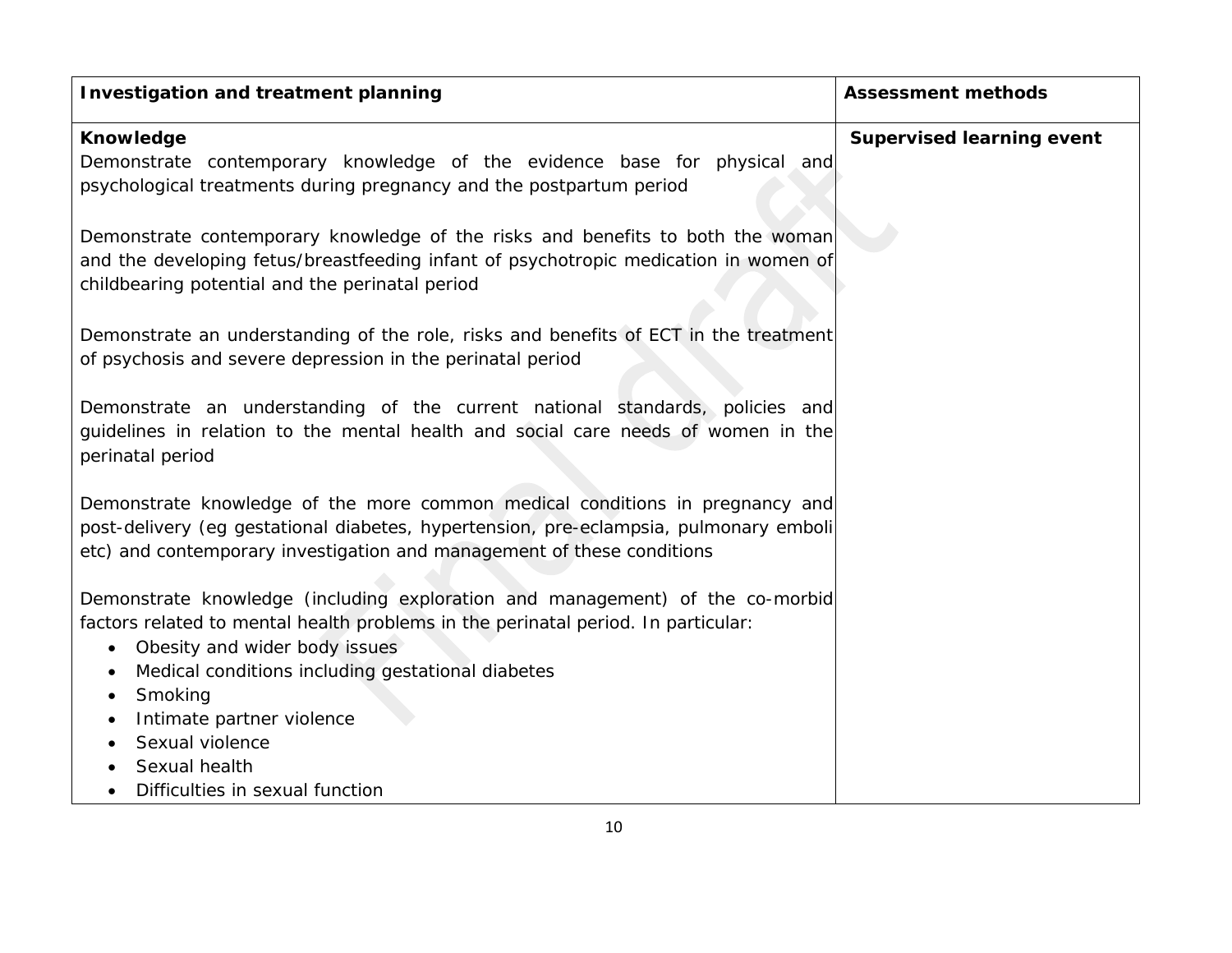| History of childhood maltreatment                                                                                                                                                                                                                                                                      |                                  |
|--------------------------------------------------------------------------------------------------------------------------------------------------------------------------------------------------------------------------------------------------------------------------------------------------------|----------------------------------|
| Demonstrate knowledge regarding the complex needs of socially excluded,<br>disadvantaged, migrant (including refugee and asylum seeking) and trafficked women                                                                                                                                          |                                  |
| <b>Skills</b>                                                                                                                                                                                                                                                                                          | <b>Supervised learning event</b> |
| Demonstrate an ability to safely prescribe, monitor and, where appropriate, deliver<br>the full range of physical treatments that are required to treat psychiatric problems<br>experienced by women of childbearing potential and in the perinatal period                                             |                                  |
| Demonstrate an ability to provide advice and counselling to a woman regarding the<br>risks and benefits of treatments including psychotropic medication, physical<br>treatments and psychological therapies during pregnancy and while breastfeeding                                                   |                                  |
| Demonstrate an ability to provide advice and counselling to a woman regarding the<br>risks and benefits of not having a therapeutic intervention                                                                                                                                                       |                                  |
| Demonstrate the ability to utilise the principles of motivational interviewing to<br>improve engagement and adherence to treatment and management plans                                                                                                                                                |                                  |
| Demonstrate the ability to correctly interpret the results of physical examination and<br>investigations related to the woman's pregnancy and her physical state post-delivery                                                                                                                         |                                  |
| Demonstrate the ability to confidently diagnose, manage and coordinate care for<br>women with complex perinatal ill-health in both in-patient (including MBU) and out-<br>patient settings, including the use of a broad range of psychological, social,<br>environmental and biological interventions |                                  |
| Demonstrate the ability to devise and adapt a psychiatric management plan to be used<br>in a non-mental health setting eg maternity ward/delivery suite                                                                                                                                                |                                  |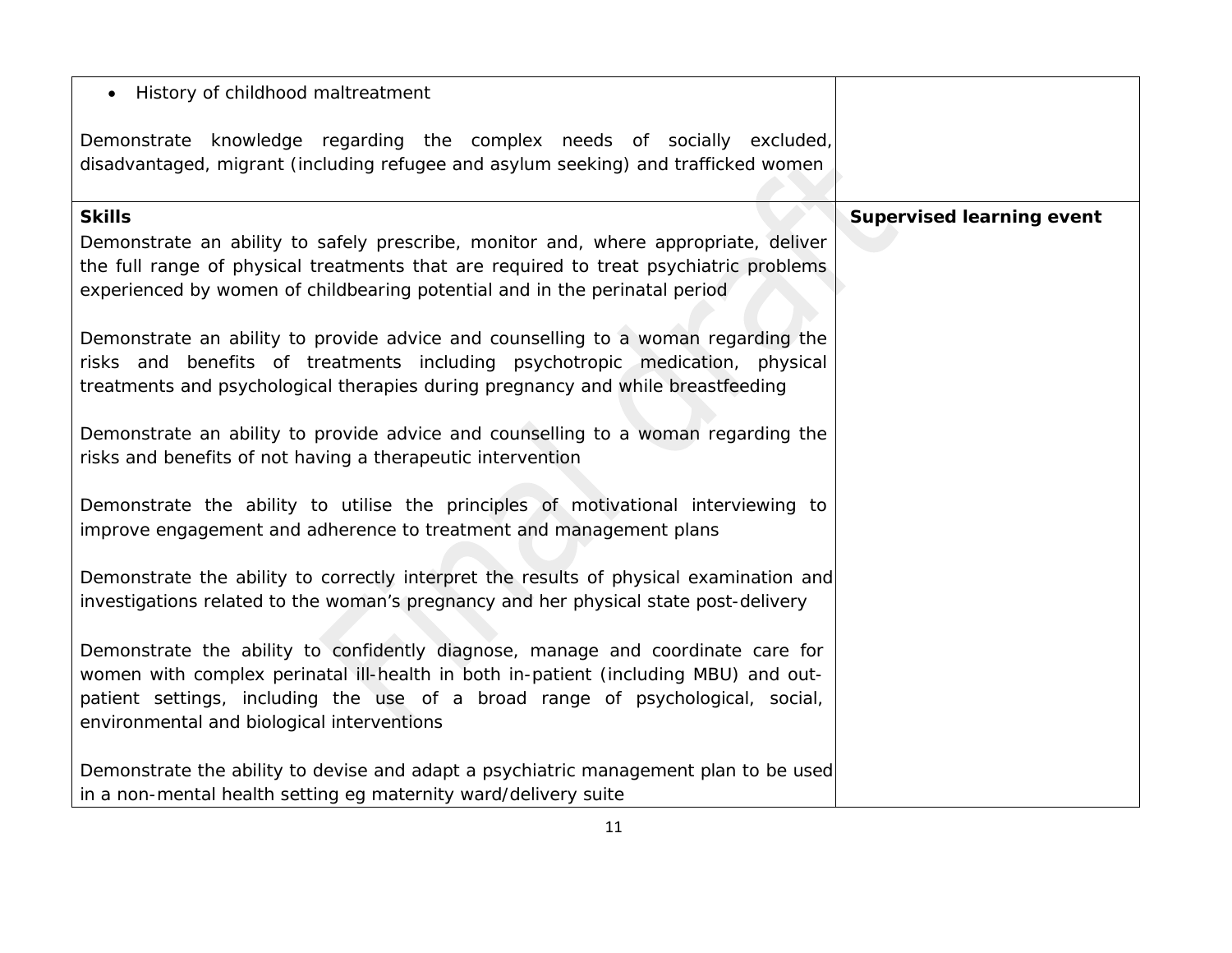| Demonstrate the ability to communicate recommended management plans effectively<br>and concisely to other professionals                                                                                                       |                                  |
|-------------------------------------------------------------------------------------------------------------------------------------------------------------------------------------------------------------------------------|----------------------------------|
| Demonstrate the ability to organise and communicate appropriate psychiatric follow-<br>up as required                                                                                                                         |                                  |
| Attitudes demonstrated through behaviours<br>Advocate on behalf of the woman across other disciplines and agencies                                                                                                            | <b>Supervised learning event</b> |
| Respect the woman's autonomy while considering the needs of the infant/dependent<br>children                                                                                                                                  |                                  |
| Respect the collaborative nature of decision making with regard to treatments in<br>pregnancy and the perinatal period, understanding that interpretation of risk and<br>benefit varies depending on individual circumstances |                                  |
| Demonstrate an understanding of one's own attitude to risk                                                                                                                                                                    |                                  |

**Based on a comprehensive psychiatric assessment, demonstrate the ability to comprehensively assess and document the woman's potential for self-harm or harm to others. This would include an assessment of risk, knowledge of involuntary treatment standards and procedures, the ability to intervene effectively to minimise risk and the ability to implement prevention methods against self-harm and harm to others. This will be displayed whenever appropriate, including in emergencies** 

| <b>All clinical situations</b> | <b>Assessment methods</b> |
|--------------------------------|---------------------------|
|                                |                           |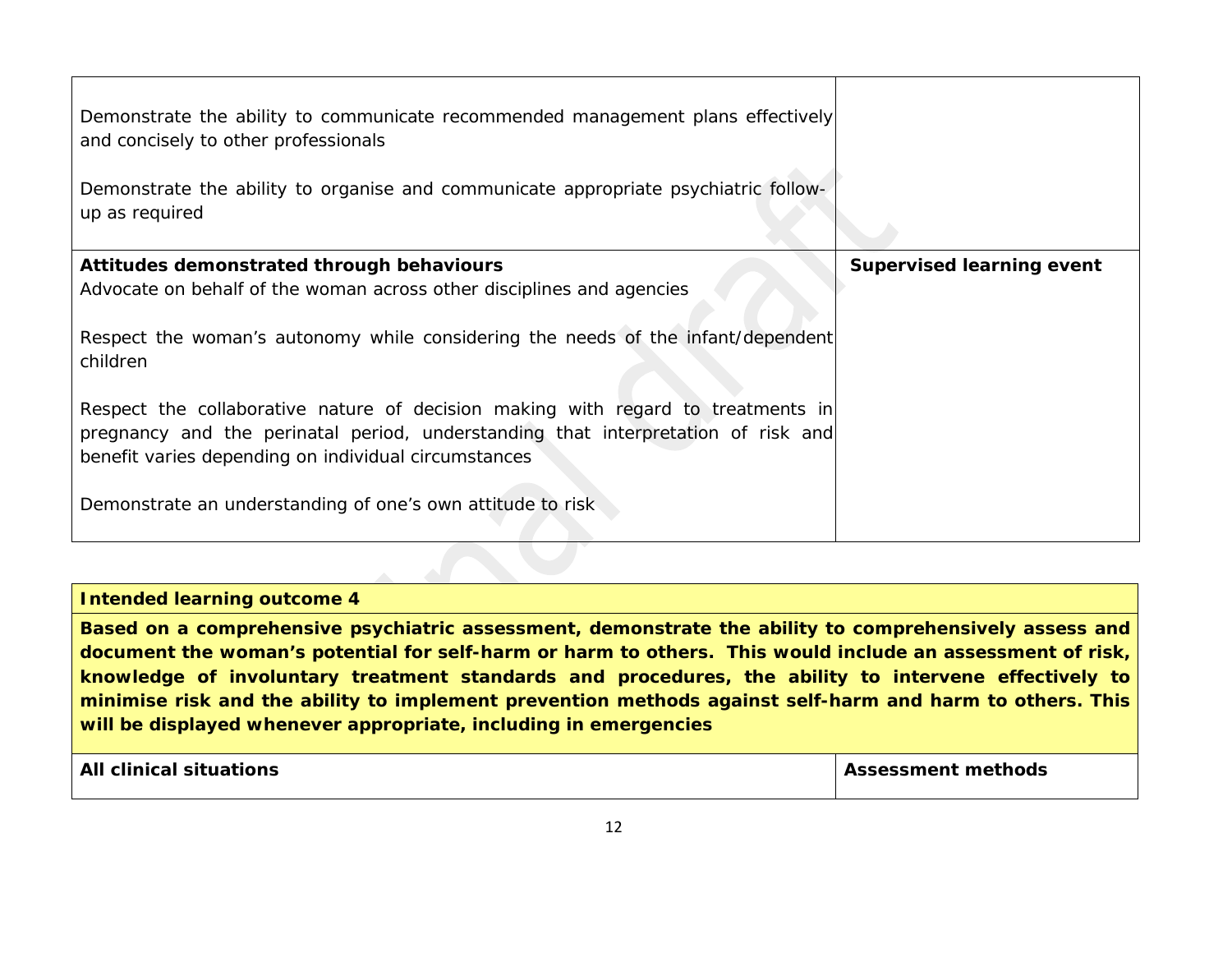| <b>Knowledge</b>                                                                                                                                                                | <b>Supervised learning event</b> |
|---------------------------------------------------------------------------------------------------------------------------------------------------------------------------------|----------------------------------|
| Demonstrate knowledge of the distinctive factors in maternal psychiatric deaths                                                                                                 |                                  |
| including the importance of recent significant changes in mental state or emergence of                                                                                          |                                  |
| new symptoms, new thoughts or acts of violent self-harm and new and persistent                                                                                                  |                                  |
| expressions of incompetency as a mother or estrangement from the infant                                                                                                         |                                  |
| Demonstrate an understanding of the risk factors for feticide, neonaticide, infanticide                                                                                         |                                  |
| and filicide in women with mental disorders                                                                                                                                     |                                  |
|                                                                                                                                                                                 |                                  |
| Demonstrate an understanding of the role of individual symptoms associated with                                                                                                 |                                  |
| mental disorders in contributing to risk of neglect or harm to the woman or the                                                                                                 |                                  |
| infant/other children                                                                                                                                                           |                                  |
|                                                                                                                                                                                 |                                  |
| Demonstrate knowledge of all relevant and current guidance for the management of                                                                                                |                                  |
| risk to self and others                                                                                                                                                         |                                  |
|                                                                                                                                                                                 |                                  |
| Demonstrate knowledge of legislation and appropriate application of adult safeguarding<br>processes in maternity and mental health settings                                     |                                  |
|                                                                                                                                                                                 |                                  |
| Demonstrate knowledge of legislation and processes in relation to the safeguarding and                                                                                          |                                  |
| protection of infants and children                                                                                                                                              |                                  |
|                                                                                                                                                                                 |                                  |
| Demonstrate practical and contemporary knowledge relating to relevant mental health                                                                                             |                                  |
| legislation and to the detention and compulsory treatment of women with mental                                                                                                  |                                  |
| disorders in the perinatal period                                                                                                                                               |                                  |
|                                                                                                                                                                                 |                                  |
| Demonstrate knowledge of national legislation relating to mental capacity and relevant<br>case law, and their applications in the perinatal period and in the maternity setting |                                  |
|                                                                                                                                                                                 |                                  |
| <b>Skills</b>                                                                                                                                                                   | <b>Supervised learning event</b> |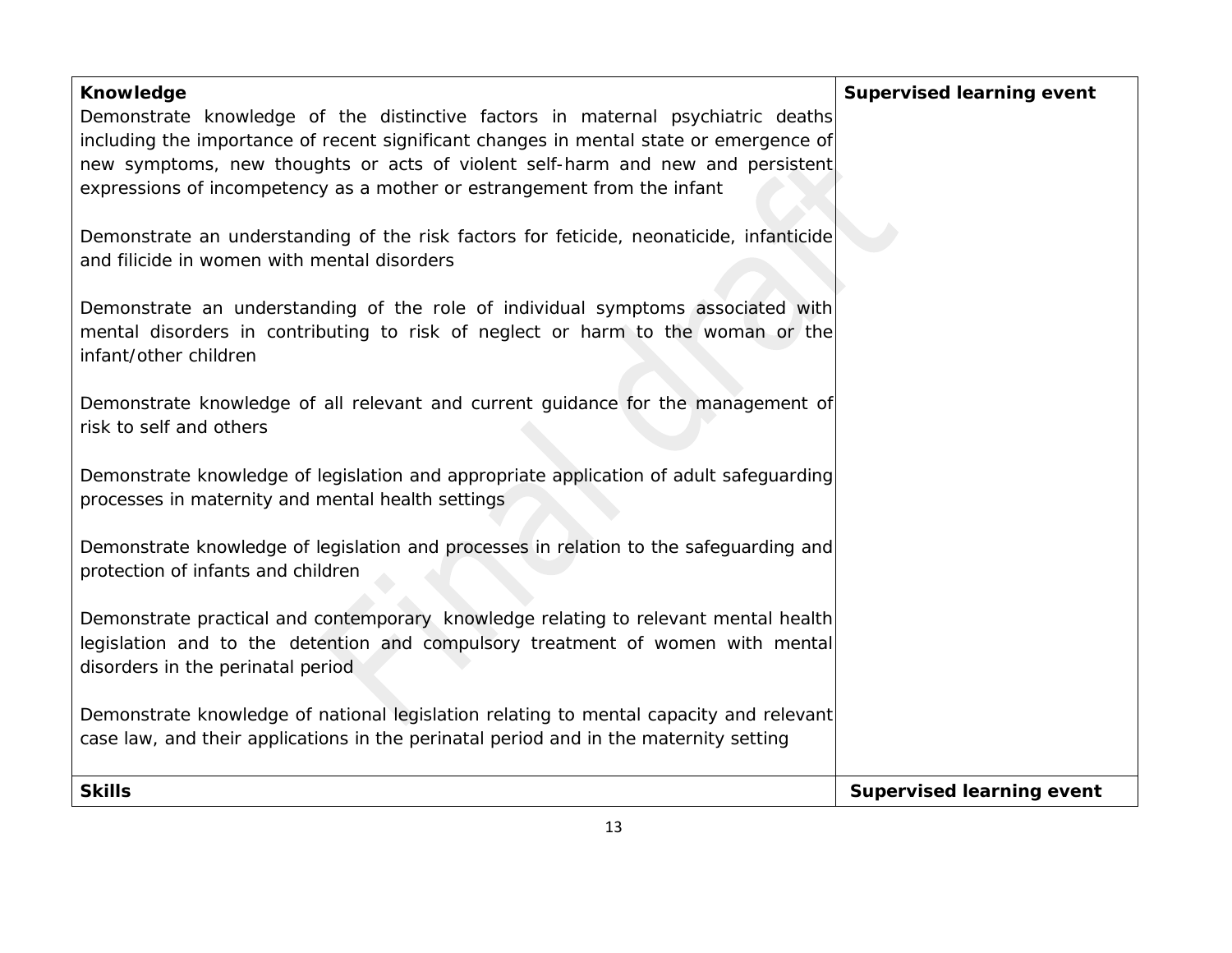Demonstrate the ability to carry out a comprehensive assessment of risk including:

- Risks associated with the symptomatology of particular mental disorders
- Risk of suicide
- Risk to fetus including feticide/neonaticide
- Risk to infant including infanticide
- Risk to children including filicide
- Risk of emotional or physical neglect to self or the infant/other children
- Risk of physical violence to self or the infant/other children
- Risk of exploitation and abuse by others
- Risk of unintentional physical harm to the infant/other children
- Risk associated with poor perception of safety or inability to protect the infant/older children from harm by others

Demonstrate the ability to communicate and share information from risk assessments effectively and in a timely manner to other health and social care professionals

Demonstrate the ability to develop and negotiate safe, effective and compassionate risk management plans with women; their partners, families and carers; and social and healthcare professionals

Demonstrate a capacity to ensure the well-being of the infant/other children in the family when developing and negotiating a risk management plan

Demonstrate an ability to independently assess and manage women in the perinatal period with mental disorders in emergency situations

Demonstrate expertise in applying the principles of crisis intervention in emergency situations in the perinatal period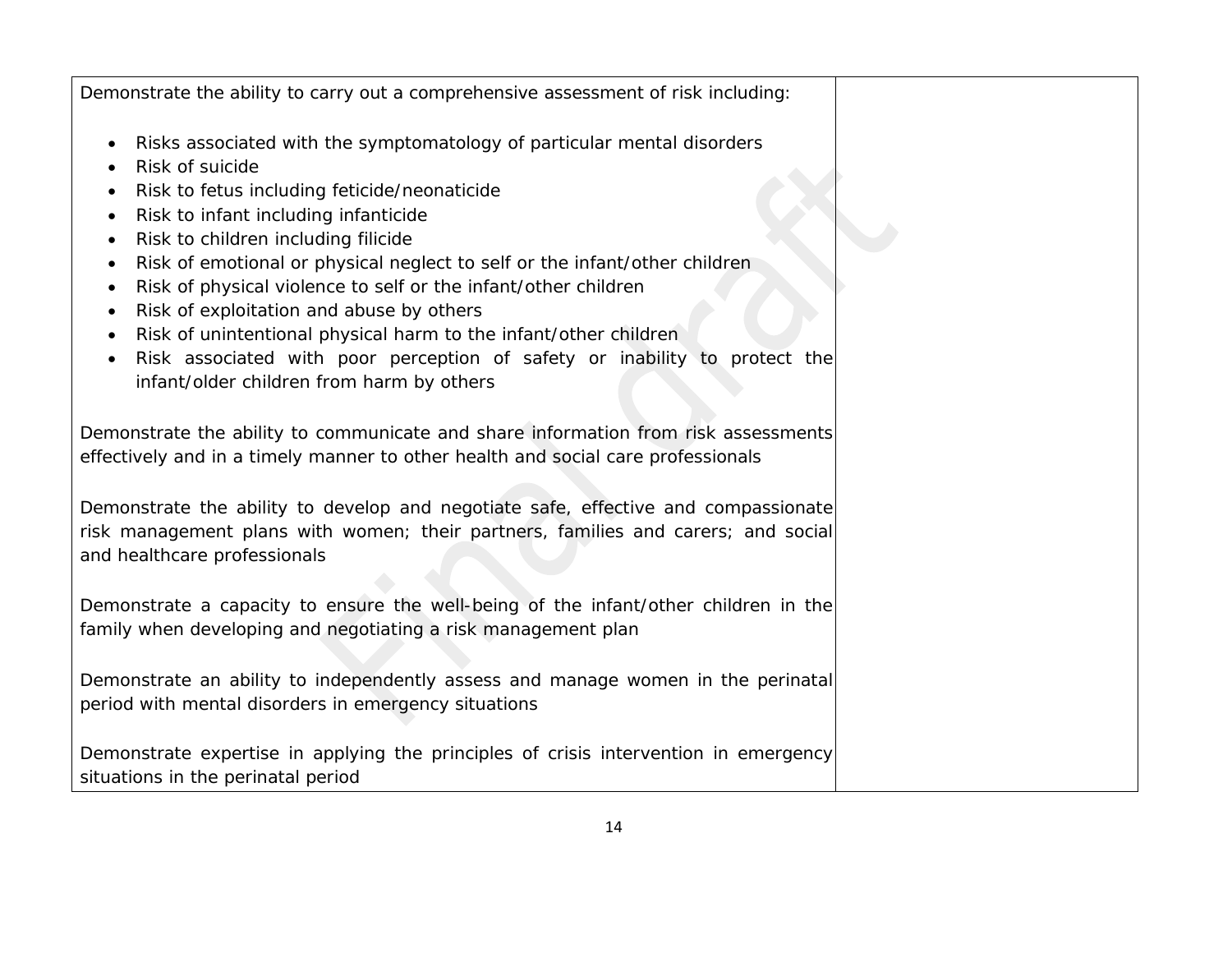Demonstrate an ability to make care plans in urgent situations where information may be incomplete

Demonstrate an ability to advise maternity services with respect to capacity assessment

Demonstrate an ability to assess a woman's capacity with other colleagues (maternity, obstetric, neonatology, anaesthesia etc) when required

Demonstrate an ability to recognise and advise colleagues when it might be appropriate to seek legal advice with regard to safeguarding the adult

Demonstrate an ability to offer advance care planning to women who may be more likely to require mental health or capacity assessments in an acute situation in the perinatal period, in order to facilitate appropriate care in emergency settings

Demonstrate an ability to ensure that the needs of the infant/other children are always borne in mind and that safeguarding children is an essential part of both assessment and management

Demonstrate an ability to ensure that the infant's/other children's needs are met when the woman lacks capacity or is detained compulsorily

Demonstrate the ability to present a medical opinion (as treating psychiatrist) at the Family Courts

Maintaining an ability to think clearly when responding to situations of ambiguity and uncertainty, in the face of clinical pressure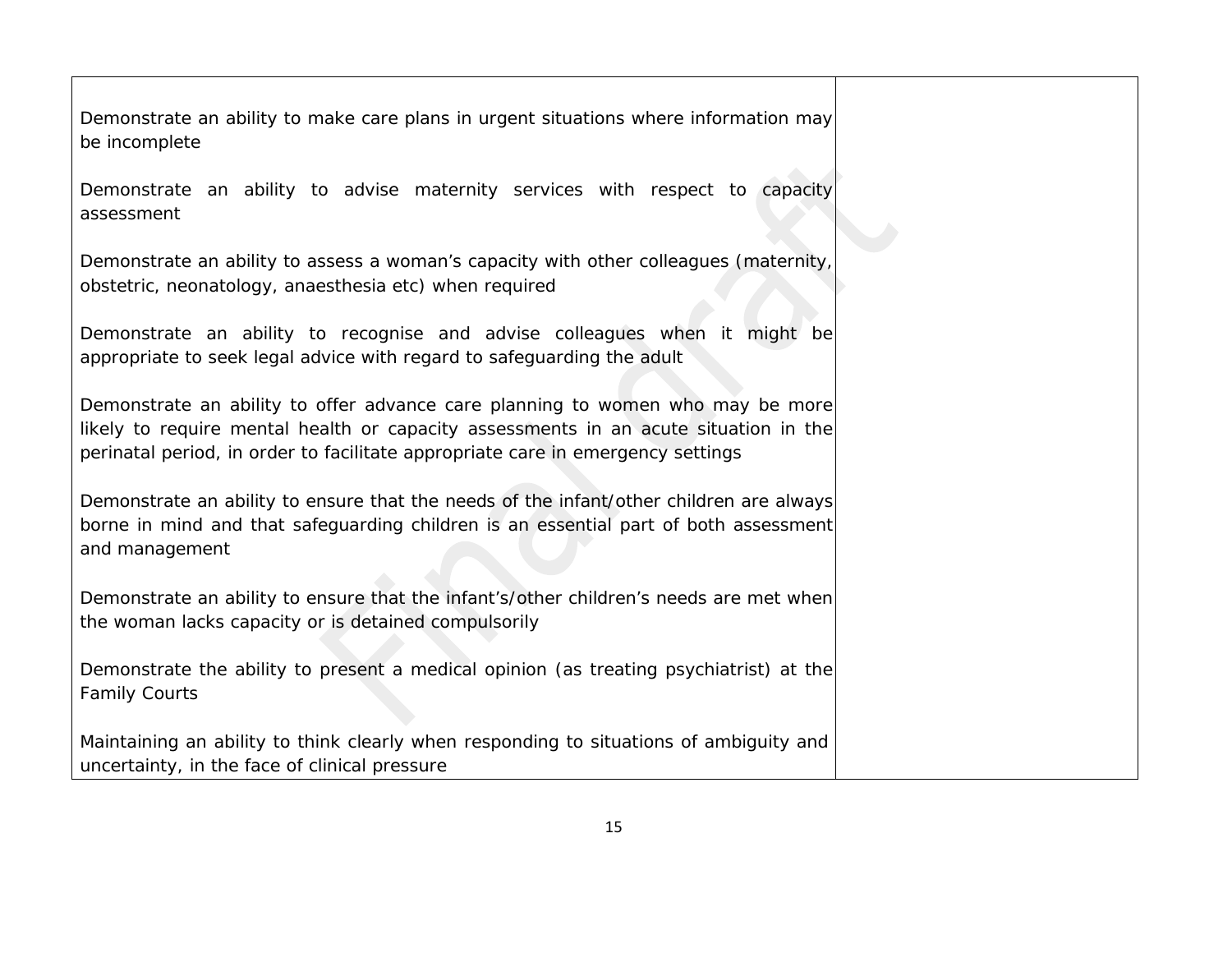| Attitudes demonstrated through behaviours                                                                                                                                                                    | <b>Supervised learning event</b> |
|--------------------------------------------------------------------------------------------------------------------------------------------------------------------------------------------------------------|----------------------------------|
| Recognise the need to act in the best interests of the woman, while ensuring that the<br>safety and welfare of the child is the priority                                                                     |                                  |
| Willingness to share knowledge as appropriate                                                                                                                                                                |                                  |
| Willingness to work collaboratively with non-psychiatric colleagues to facilitate<br>mental capacity, mental health act and risk assessments in<br>appropriate<br>obstetric/maternity and emergency settings |                                  |
| Willingness to work collaboratively with non-psychiatric colleagues to seek specialist<br>legal advice when safeguarding adult concerns arise                                                                |                                  |
| Willingness to share any advance care planning with psychiatric and non-psychiatric<br>colleagues who may be involved in the management of emergency care of the woman                                       |                                  |
| Working within appropriate practice guidelines for the use of mental health and<br>capacity legislation                                                                                                      |                                  |
| Being prepared to give advice to others on the use of mental health and capacity<br>legislation                                                                                                              |                                  |
| Being prepared to work collaboratively with colleagues in other adult mental health<br>services, CAMHS, maternity, primary care, social and health-visiting services as<br>needed                            |                                  |
| Demonstrating a commitment to understanding and working with the whole family                                                                                                                                |                                  |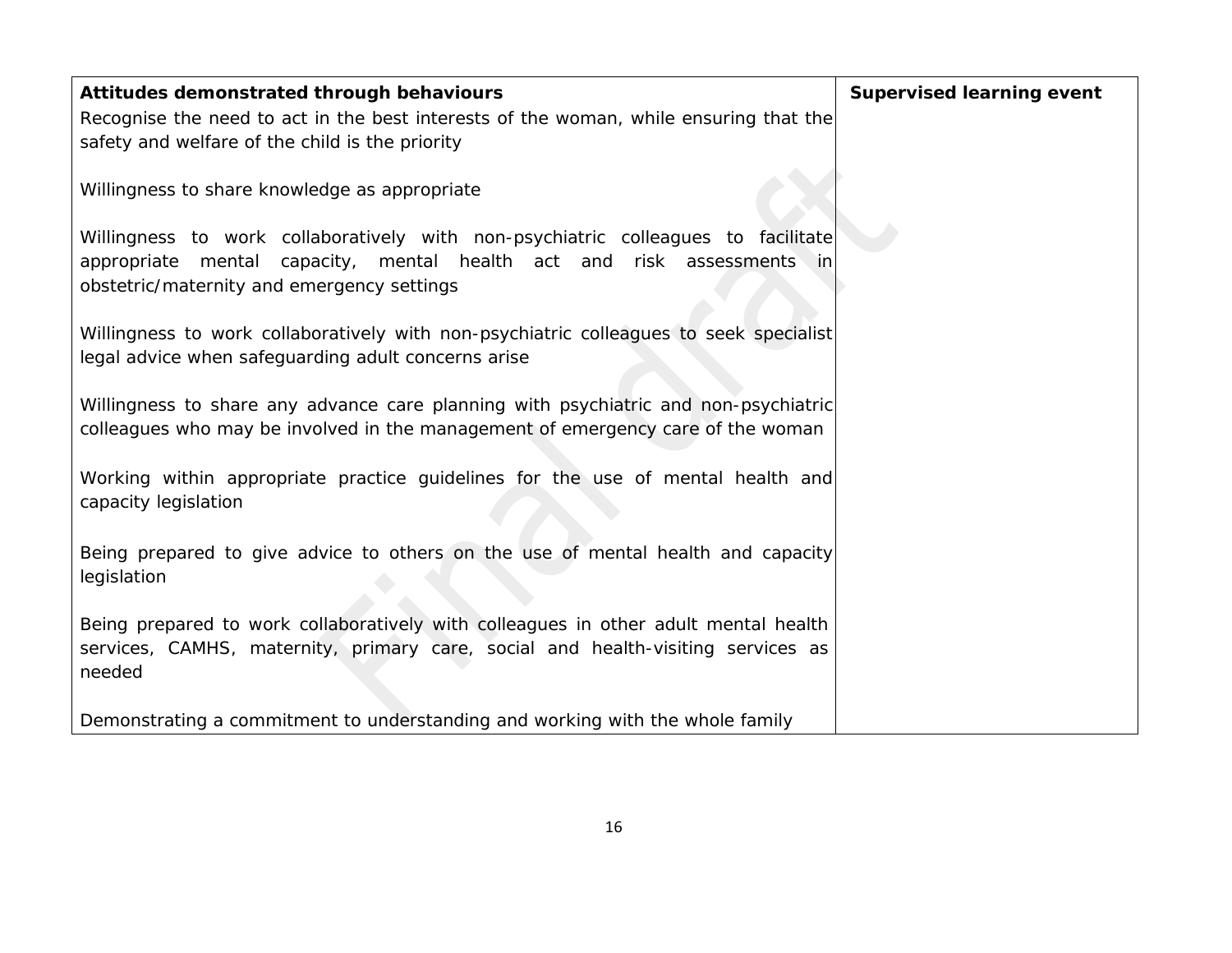**Based on the full psychiatric assessment, demonstrate the ability to conduct therapeutic interviews; this is to collect and use clinically relevant material. The doctor will also demonstrate the ability to conduct a range of individual, group and family therapies using standard accepted models and to integrate these psychotherapies into everyday treatment, including biological and socio-cultural interventions**

| <b>Psychological therapies</b>                                                                                                                                                                                                                                                                                                                                                          | <b>Assessment methods</b>        |
|-----------------------------------------------------------------------------------------------------------------------------------------------------------------------------------------------------------------------------------------------------------------------------------------------------------------------------------------------------------------------------------------|----------------------------------|
| <b>Knowledge</b>                                                                                                                                                                                                                                                                                                                                                                        | <b>Supervised learning event</b> |
| Demonstrate knowledge of the evidence base for psychological treatments for specific<br>maternal conditions relevant to the perinatal mental health setting (including perinatal<br>depression, birth trauma, perinatal PTSD, tokophobia, obsessive compulsive disorder,<br>generalised anxiety disorder, social phobia, and panic disorder)                                            |                                  |
| Demonstrate knowledge of the evidence base for psychological interventions for<br>bipolar and first-episode psychosis outside the perinatal period and how this evidence<br>base may inform use of psychological interventions within the perinatal period                                                                                                                              |                                  |
| Demonstrate knowledge of how standard, core strategies are used in empirically<br>supported psychological interventions for perinatal mental health problems                                                                                                                                                                                                                            |                                  |
| Demonstrate knowledge of key principles behind behavioural approaches, cognitive<br>restructuring, exposure and response prevention, communication and grief related<br>approaches from interpersonal therapy (IPT), mentalisation, dialectical behavioural<br>therapy (DBT), video interaction guidance (VIG) and video feedback interventions to<br>promote positive parenting (VIPP) |                                  |
| Demonstrate knowledge of the proposed mechanisms of change in empirically<br>supported psychological interventions for perinatal mental health problems (e.g.<br>cognitive behavioural therapy, inter-personal therapy and behavioural activation)                                                                                                                                      |                                  |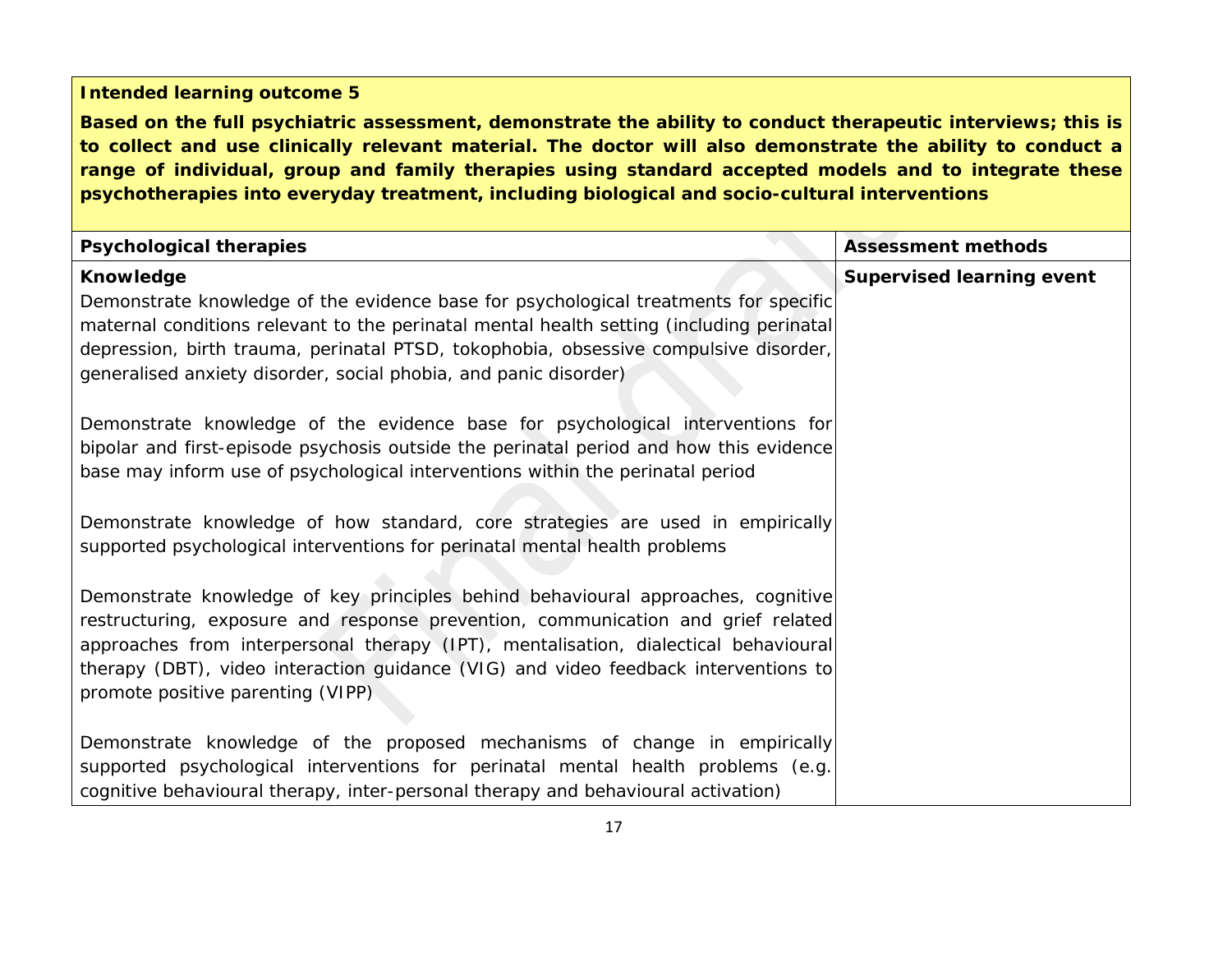| Demonstrate knowledge of the evidence base for combining psychological and<br>pharmacological and other social interventions                                                  |                                  |
|-------------------------------------------------------------------------------------------------------------------------------------------------------------------------------|----------------------------------|
| Demonstrate knowledge of the process of delivery of psychological interventions                                                                                               |                                  |
| Demonstrate knowledge of how to evaluate the outcomes of delivered psychological<br>treatments                                                                                |                                  |
| Demonstrate knowledge of the different settings for psychological therapies in the<br>perinatal period, what is available locally and how psychological services are accessed |                                  |
| Demonstrate an understanding that there may be a need to step-up/down<br>psychological treatment based on individual needs and changes in the perinatal period                |                                  |
| Demonstrate an awareness of the barriers to women engaging in perinatal<br>psychological therapies and how these may be overcome                                              |                                  |
| <b>Skills</b><br>Demonstrate the ability to assess suitability for psychological treatment and which<br>psychological interventions may be most appropriate                   | <b>Supervised learning event</b> |
| Demonstrate an ability to help the woman overcome personal, familial and social<br>barriers to engaging in psychological interventions                                        |                                  |
| Demonstrate an ability to develop and utilise a psychological formulation to inform<br>multi-professional treatment planning                                                  |                                  |
| Demonstrate an ability to develop a therapeutic alliance with the woman and her<br>partner, family and significant others as appropriate                                      |                                  |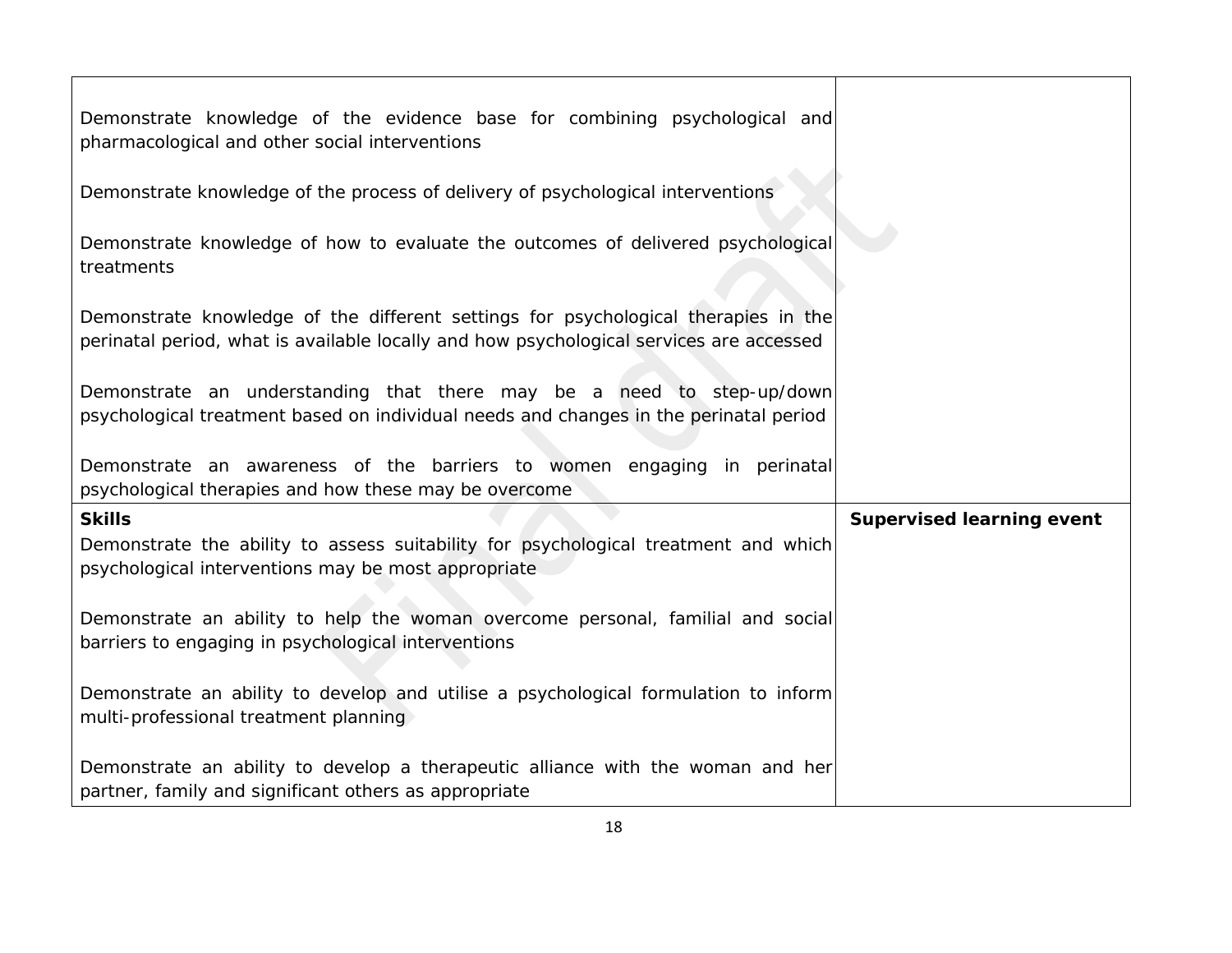| Demonstrate an ability to work with the woman when the baby is present                                                                                                                                                                                                                  |                                  |
|-----------------------------------------------------------------------------------------------------------------------------------------------------------------------------------------------------------------------------------------------------------------------------------------|----------------------------------|
| Demonstrate an ability to use strategies to manage the emotional and personal impact<br>of working in perinatal mental health services                                                                                                                                                  |                                  |
| Demonstrate the ability to provide expert advice to other health and social care<br>professionals on access to psychological treatment and care for women in the perinatal<br>period                                                                                                    |                                  |
| Demonstrate the ability to utilise psychotherapeutic skills in assisting other team<br>members and agencies in the management of complex perinatal situations, including<br>recognising the potential impact on individual members of the team and team<br>functioning of complex cases |                                  |
|                                                                                                                                                                                                                                                                                         |                                  |
|                                                                                                                                                                                                                                                                                         |                                  |
| Attitudes demonstrated through behaviours<br>Display understanding that women may have clear views on what treatment modality<br>they will accept                                                                                                                                       | <b>Supervised learning event</b> |
| Display encouragement and support to women (and their partners/families) who are<br>engaged in psychological interventions                                                                                                                                                              |                                  |
| Promote and support the development of perinatal psychological services locally and<br>regionally                                                                                                                                                                                       |                                  |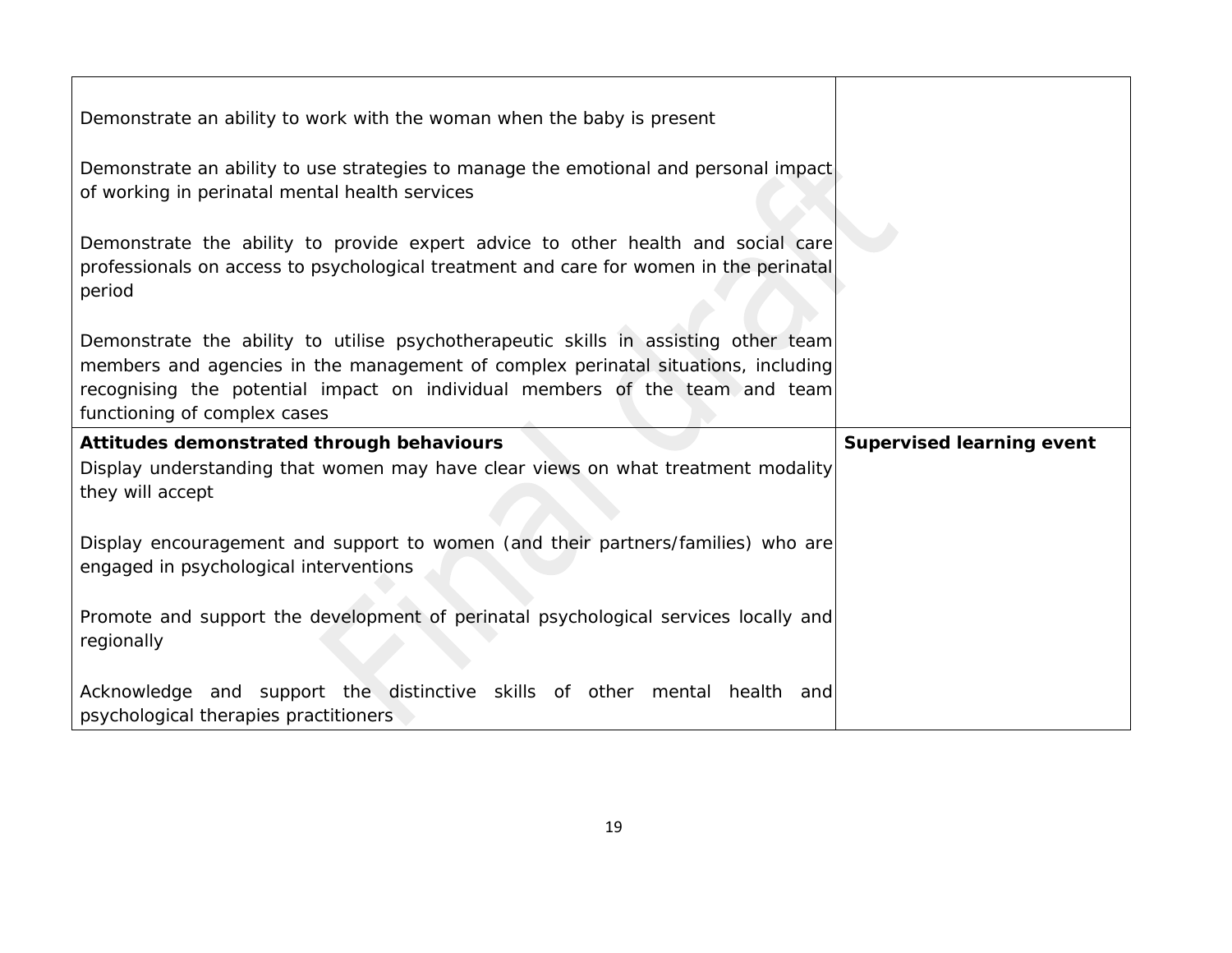| <b>Intended learning outcome 7</b>                                                                                                                                                                                                                                                                                                  |                                  |
|-------------------------------------------------------------------------------------------------------------------------------------------------------------------------------------------------------------------------------------------------------------------------------------------------------------------------------------|----------------------------------|
| Develop the ability to carry out specialist assessment and treatment of patients with chronic and/or severe<br>mental disorders and to demonstrate effective management of these disease states                                                                                                                                     |                                  |
| Management of severe and enduring mental illness                                                                                                                                                                                                                                                                                    | <b>Assessment methods</b>        |
| <b>Knowledge</b><br>Demonstrate an understanding of the effects of pregnancy, delivery, breastfeeding<br>and parenting on the course of chronic and/or severe mental disorders                                                                                                                                                      | <b>Supervised learning event</b> |
| Demonstrate an understanding of how chronic and/or severe mental disorders in<br>women can affect pregnancy, delivery, breastfeeding and parenting                                                                                                                                                                                  |                                  |
| Demonstrate knowledge of specific physical health risks and needs of women with<br>chronic and severe mental disorders during pregnancy, delivery and in the postpartum<br>period                                                                                                                                                   |                                  |
| Demonstrate an understanding of the role of co-morbid physical, social and lifestyle<br>factors (eg smoking, poor diet, alcohol/substance misuse, poverty, social isolation,<br>intimate partner violence and sexual violence etc) can affect outcome in the perinatal<br>period for women with chronic and severe mental disorders |                                  |
| Demonstrate the ability to carry out a perinatal specialist (including risk) assessment<br>of women with chronic and severe mental disorders                                                                                                                                                                                        |                                  |
| Demonstrate an understanding of how to contribute to and develop a clear and<br>effective management plan for women with chronic and/or severe mental disorders<br>during pregnancy and in the postpartum period                                                                                                                    |                                  |
| Demonstrate an understanding of the principles of pre-birth care planning                                                                                                                                                                                                                                                           |                                  |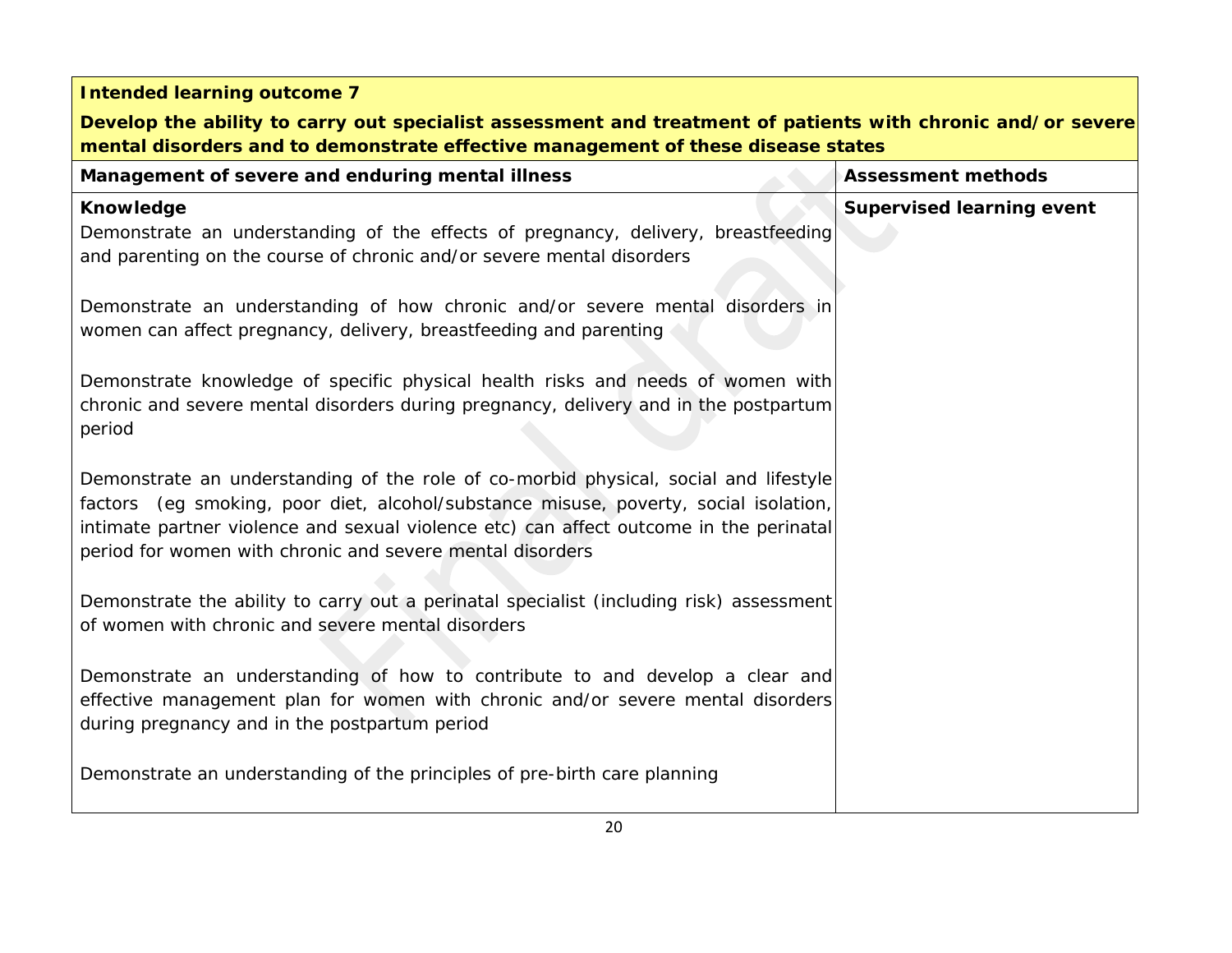| Demonstrate an understanding of the importance of education regarding contraception<br>and pregnancy planning for women with chronic and/or severe mental disorders<br>Demonstrate an understanding of pre-pregnancy counselling and early pregnancy<br>assessment for women with chronic and/or severe mental health problems |                                  |
|--------------------------------------------------------------------------------------------------------------------------------------------------------------------------------------------------------------------------------------------------------------------------------------------------------------------------------|----------------------------------|
| Demonstrate an understanding of pre-pregnancy counselling for women with a past<br>history of postpartum psychosis                                                                                                                                                                                                             |                                  |
| <b>Skills</b>                                                                                                                                                                                                                                                                                                                  | <b>Supervised learning event</b> |
| Demonstrate the ability to conduct a thorough bio-psychosocial assessment and<br>mental state examination of women with chronic and /or severe mental disorders                                                                                                                                                                |                                  |
| Demonstrate an ability to advise women with chronic and/or severe mental disorders<br>on the role of psychotropic medication during the perinatal period and the associated<br>risks and benefits of treatment and non-treatment                                                                                               |                                  |
| Demonstrate the ability to sensitively engage, assess and develop a collaborative,<br>multidisciplinary, multi-agency and bio-psychosocial pre-birth care plan for and with<br>women and their partners/families with chronic and /or severe mental disorders                                                                  |                                  |
| Demonstrate an ability to carry out an assessment of the effects of a woman's mental<br>disorder on capacity to parent and to safeguard the infant and older children                                                                                                                                                          |                                  |
| Demonstrate an ability to carry out pre-pregnancy counselling and early pregnancy<br>assessment for women with chronic and/or severe mental health problems and to<br>communicate the assessment and advice clearly and sensitively (orally and written) to<br>the woman and involved mental health and other professionals    |                                  |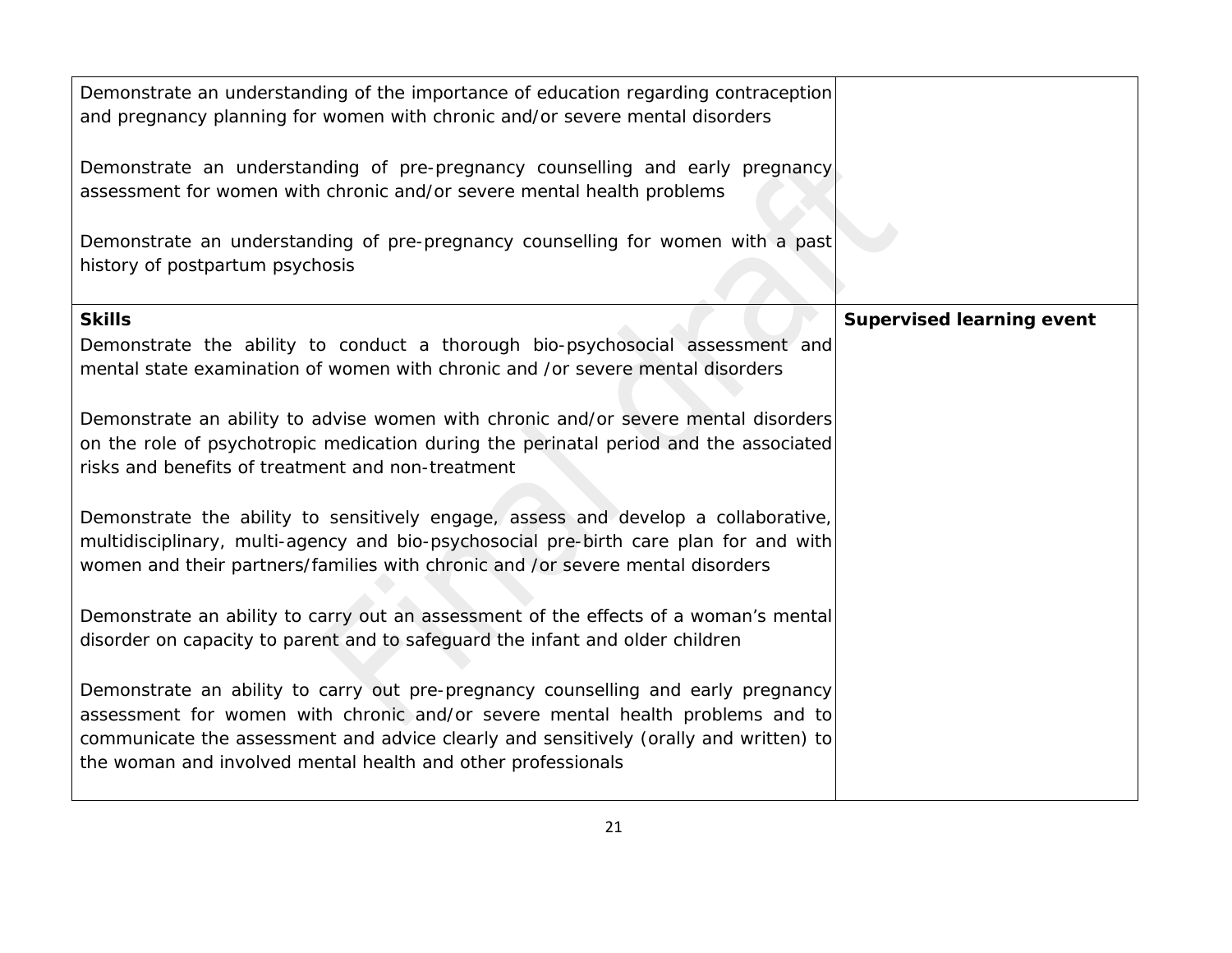| Demonstrate an ability to carry out pre-pregnancy counselling and early pregnancy<br>assessment for women with a past history of postpartum psychosis and to<br>communicate the assessment and advice clearly (orally and written) to the woman<br>and involved mental health and other professionals |                                  |
|-------------------------------------------------------------------------------------------------------------------------------------------------------------------------------------------------------------------------------------------------------------------------------------------------------|----------------------------------|
| Demonstrate an ability to develop a therapeutic alliance with women (who have<br>chronic and/or severe mental disorders) and their partners/families during the<br>perinatal period                                                                                                                   |                                  |
| Demonstrate an ability to assist and guide trainees, and mental health and associated<br>professional colleagues in the assessment and management of patients with chronic<br>and /or severe mental disorders                                                                                         |                                  |
| Attitudes demonstrated through behaviours<br>Developing therapeutic optimism and instilling hope                                                                                                                                                                                                      | <b>Supervised learning event</b> |
| Advocating for women with chronic and/or severe mental disorders                                                                                                                                                                                                                                      |                                  |
| Modelling thorough assessment and thoughtful multi-disciplinary/ multi-agency care<br>planning                                                                                                                                                                                                        |                                  |
|                                                                                                                                                                                                                                                                                                       |                                  |

| Intended learning outcome 8                                                                                  |                           |
|--------------------------------------------------------------------------------------------------------------|---------------------------|
| $\mid$ To develop an understanding of research methodology and critical appraisal of the research literature |                           |
| Research techniques                                                                                          | <b>Assessment methods</b> |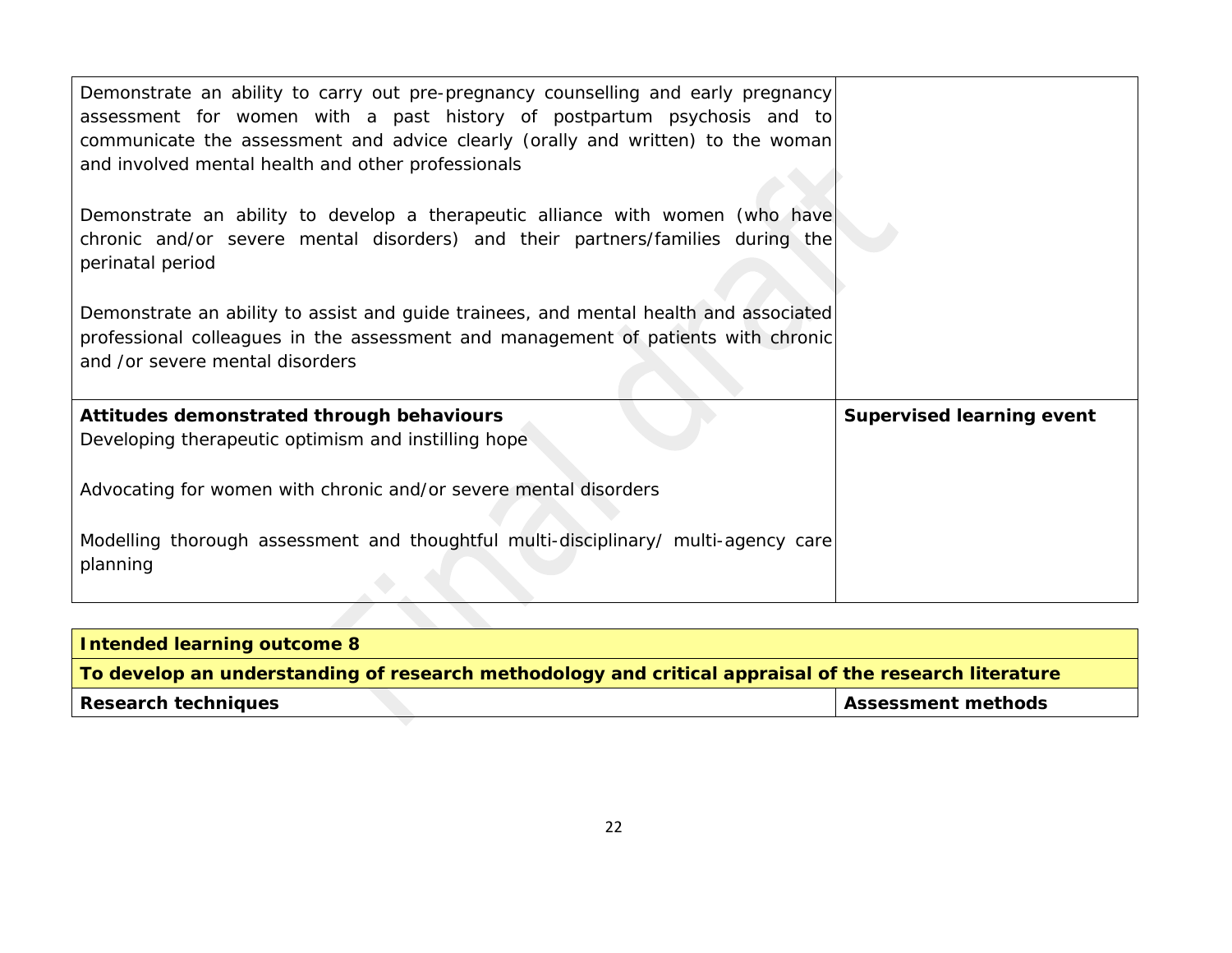| <b>Knowledge</b>                                                                                                                                                                                                             | <b>Supervised learning event</b> |
|------------------------------------------------------------------------------------------------------------------------------------------------------------------------------------------------------------------------------|----------------------------------|
| Demonstrate knowledge of how to search relevant literature and guidelines for up to<br>date information about safety of medication in pregnancy and breastfeeding                                                            |                                  |
| Demonstrate knowledge on how to search for and evaluate literature on the efficacy of<br>psychological therapies with women/ the dyad/ family/ group in the perinatal period                                                 |                                  |
| Demonstrate knowledge on how to evaluate literature on the evidence-base around                                                                                                                                              |                                  |
| psychosocial approaches to improving parental mental health, infant mental health,<br>parent-infant relationships and parenting during the perinatal period                                                                  |                                  |
| Demonstrate knowledge on how to search relevant literature and guidelines for up-to-<br>date information about the effects of maternal mental health problems on short and<br>longer-term outcomes for the developing infant |                                  |
| <b>Skills</b>                                                                                                                                                                                                                | <b>Supervised learning event</b> |
| Demonstrate an ability to translate research findings regarding the epidemiology,<br>short and longer-term effects of maternal mental health and its treatment on the                                                        |                                  |
| developing fetus/infant into implications for clinical practice and to communicate                                                                                                                                           |                                  |
| current knowledge with colleagues and patients tailoring explanations to the<br>individual, or local services                                                                                                                |                                  |
| Demonstrate an ability to individualise the assessment of risk to each woman and<br>infant in relation to physical and psychological treatments with her unique illness                                                      |                                  |
| history, social situation, previous response to medications and the evidence base                                                                                                                                            |                                  |
| Demonstrate an ability to weigh the risks associated with medication for each woman                                                                                                                                          |                                  |
| and fetus/infant but also the potential benefits to both of treatment and the risks<br>associated with untreated illness                                                                                                     |                                  |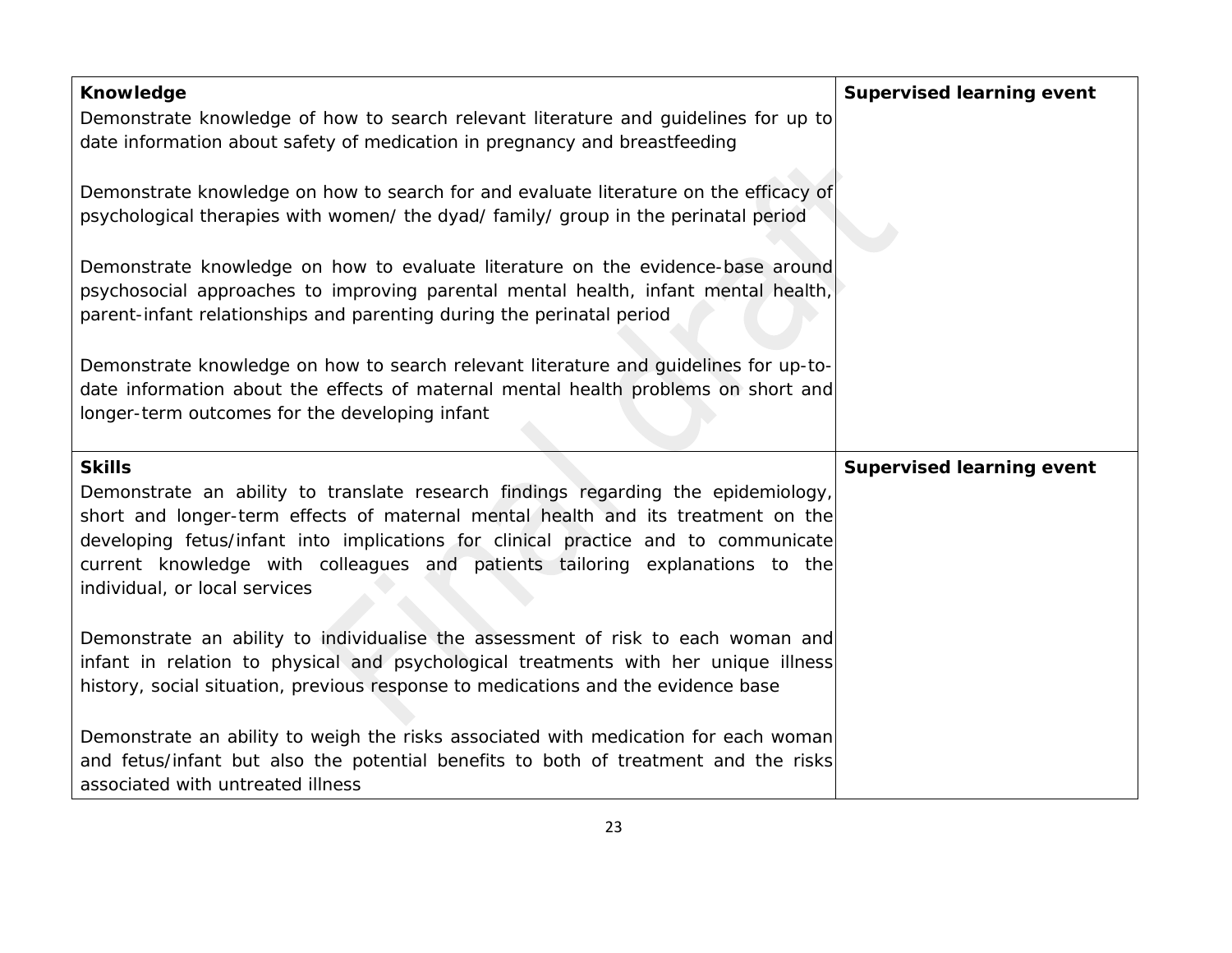| Demonstrate an ability to appreciate and communicate to women and professionals<br>the uncertainty in our knowledge of the reproductive safety of psychotropic medication                                                                                                                                                                 |                                  |
|-------------------------------------------------------------------------------------------------------------------------------------------------------------------------------------------------------------------------------------------------------------------------------------------------------------------------------------------|----------------------------------|
| Demonstrate an ability to translate research findings into implications for clinical<br>practice                                                                                                                                                                                                                                          |                                  |
| Demonstrate an ability to translate research findings regarding the short and longer-<br>term effects of maternal mental health and its treatment on the developing<br>fetus/infant into implications for clinical practice and to communicate current<br>knowledge with colleagues and patients tailoring explanations to the individual |                                  |
| Attitudes demonstrated through behaviours                                                                                                                                                                                                                                                                                                 | <b>Supervised learning event</b> |
| Understand and appreciate the importance of research in active clinical services and<br>the benefits that this brings to teams and to patients                                                                                                                                                                                            |                                  |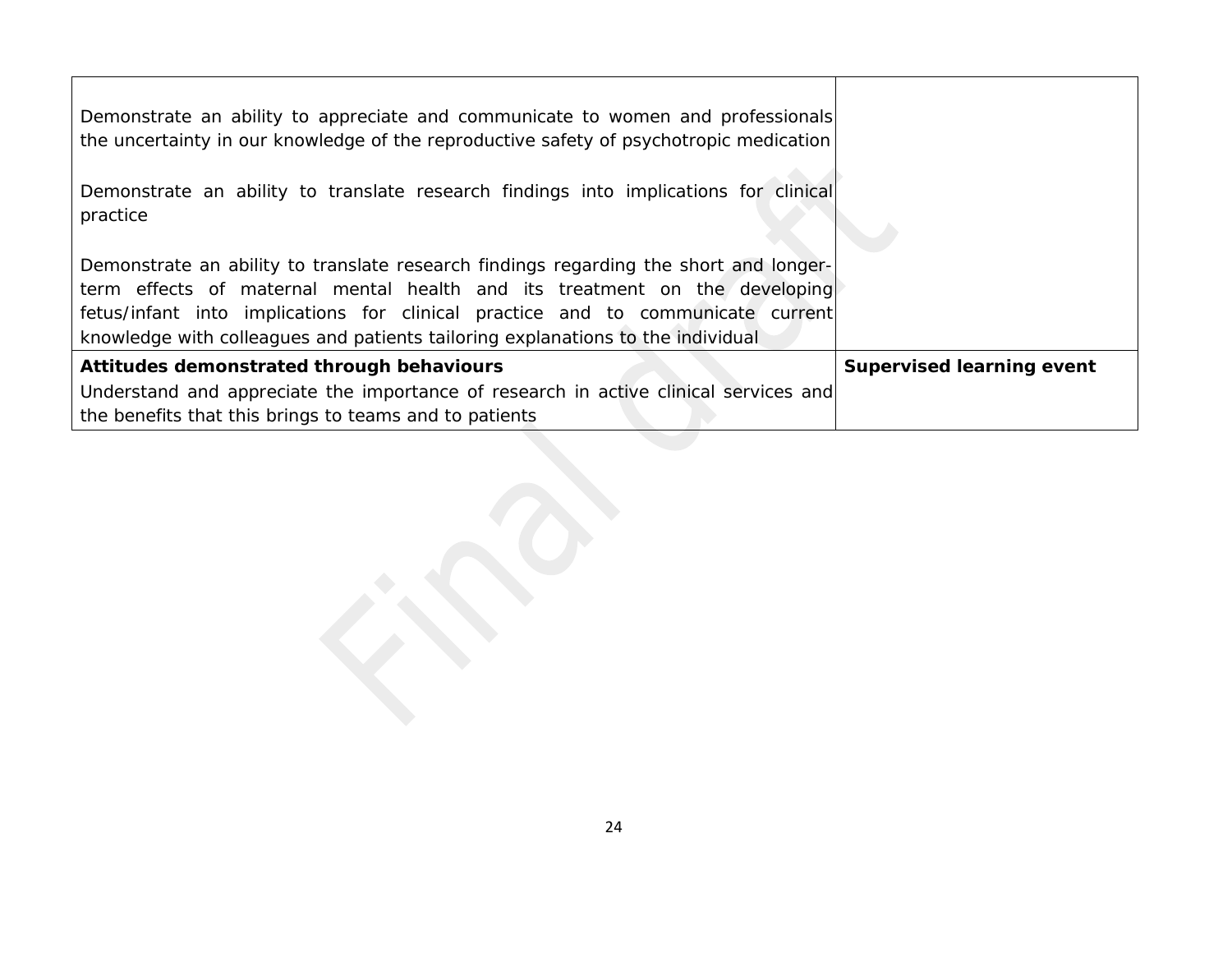## **Good Medical Practice, Domain 2: Safety and Quality**

- *Contribute to and comply with systems to protect patients*
- *Respond to risks and safety*
- *Protect patients and colleagues from any risk posed by your health*

| <b>Intended learning outcome 10</b>                                                                                                                                                                                                                                                                                      |                                  |
|--------------------------------------------------------------------------------------------------------------------------------------------------------------------------------------------------------------------------------------------------------------------------------------------------------------------------|----------------------------------|
| Develop the ability to conduct and complete audit in clinical practice                                                                                                                                                                                                                                                   |                                  |
| <b>Audit</b>                                                                                                                                                                                                                                                                                                             | <b>Assessment methods</b>        |
| Knowledge                                                                                                                                                                                                                                                                                                                | <b>Supervised learning event</b> |
| Demonstrate knowledge of different audit methods utilised in perinatal mental health<br>settings including those affecting the mother-infant relationship and infant outcomes                                                                                                                                            |                                  |
| Demonstrate knowledge of obtaining feedback from women, their partners, families<br>(including children) and significant others, allied services, organisations and referrers<br>(including other adult mental heath, CAMHS, maternity, health-visiting, social care,<br>non-statutory, translating and perinatal teams) |                                  |
| Demonstrate an understanding of the structures and organisation of other NHS<br>services (eg obstetric, maternity, primary care, health-visiting, paediatric); social care<br>services and non-statutory organisations                                                                                                   |                                  |
| Demonstrate an understanding of quality improvement methodologies and networks<br>in perinatal mental health                                                                                                                                                                                                             |                                  |
| <b>Skills</b>                                                                                                                                                                                                                                                                                                            | <b>Supervised learning event</b> |
| Demonstrate an ability to set standards for mothers, infants and the mother-infant<br>relationship that can be audited                                                                                                                                                                                                   |                                  |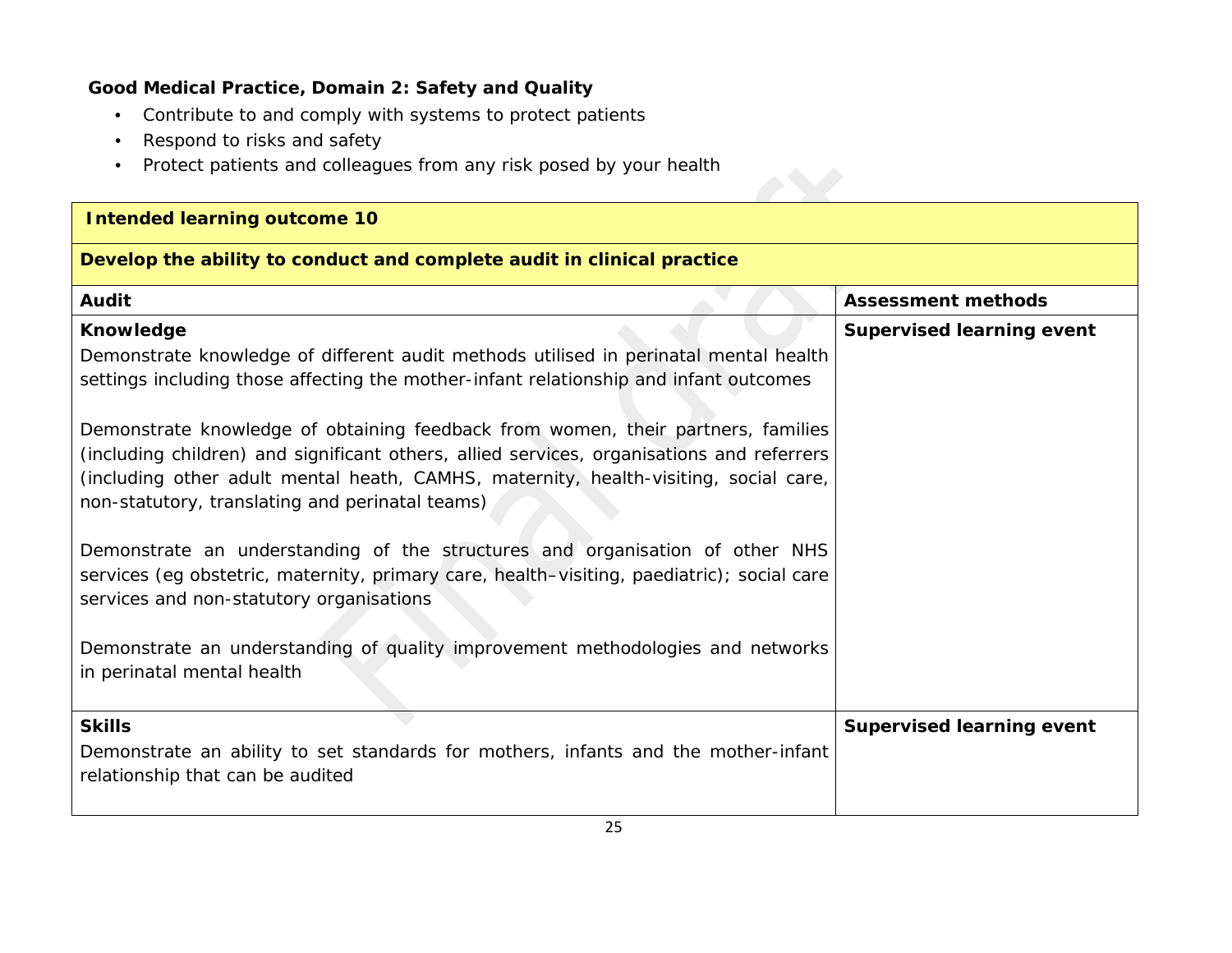| Demonstrate an ability to monitor against standards for mothers, infants and the<br>mother-infant relationship and measure change                                                           |                                  |
|---------------------------------------------------------------------------------------------------------------------------------------------------------------------------------------------|----------------------------------|
| Demonstrate an ability to effectively apply audit principles to own work, to team<br>practice and in a service wide context, including to relevant organisational and<br>management systems |                                  |
| Demonstrate an ability to supervise colleagues and trainees (from adult mental health<br>and CAMHS) audit projects                                                                          |                                  |
| Attitudes demonstrated through behaviours                                                                                                                                                   | <b>Supervised learning event</b> |
| Hold a positive attitude to the potential of audit in evaluating and improving the<br>quality of care within perinatal mental health                                                        |                                  |
| Show commitment to apply continuous improvement and audit principles to own work<br>and practice                                                                                            |                                  |
| Show commitment to support and encourage others to apply audit principles in<br>perinatal mental health services                                                                            |                                  |
|                                                                                                                                                                                             |                                  |

| <b>Intended learning outcome 11</b>                                                                                                                                                                           |                                     |
|---------------------------------------------------------------------------------------------------------------------------------------------------------------------------------------------------------------|-------------------------------------|
| To develop an understanding of the implementation of clinical governance                                                                                                                                      |                                     |
| Organisational framework for clinical governance and the benefits that patients may<br>expect                                                                                                                 | <b>Assessment</b><br>methods        |
| Knowledge<br>Demonstrate a knowledge of relevant risk management issues; including risks to women, their<br>infants and children, their partners and families, staff, allied professionals and members of the | <b>Supervised learning</b><br>event |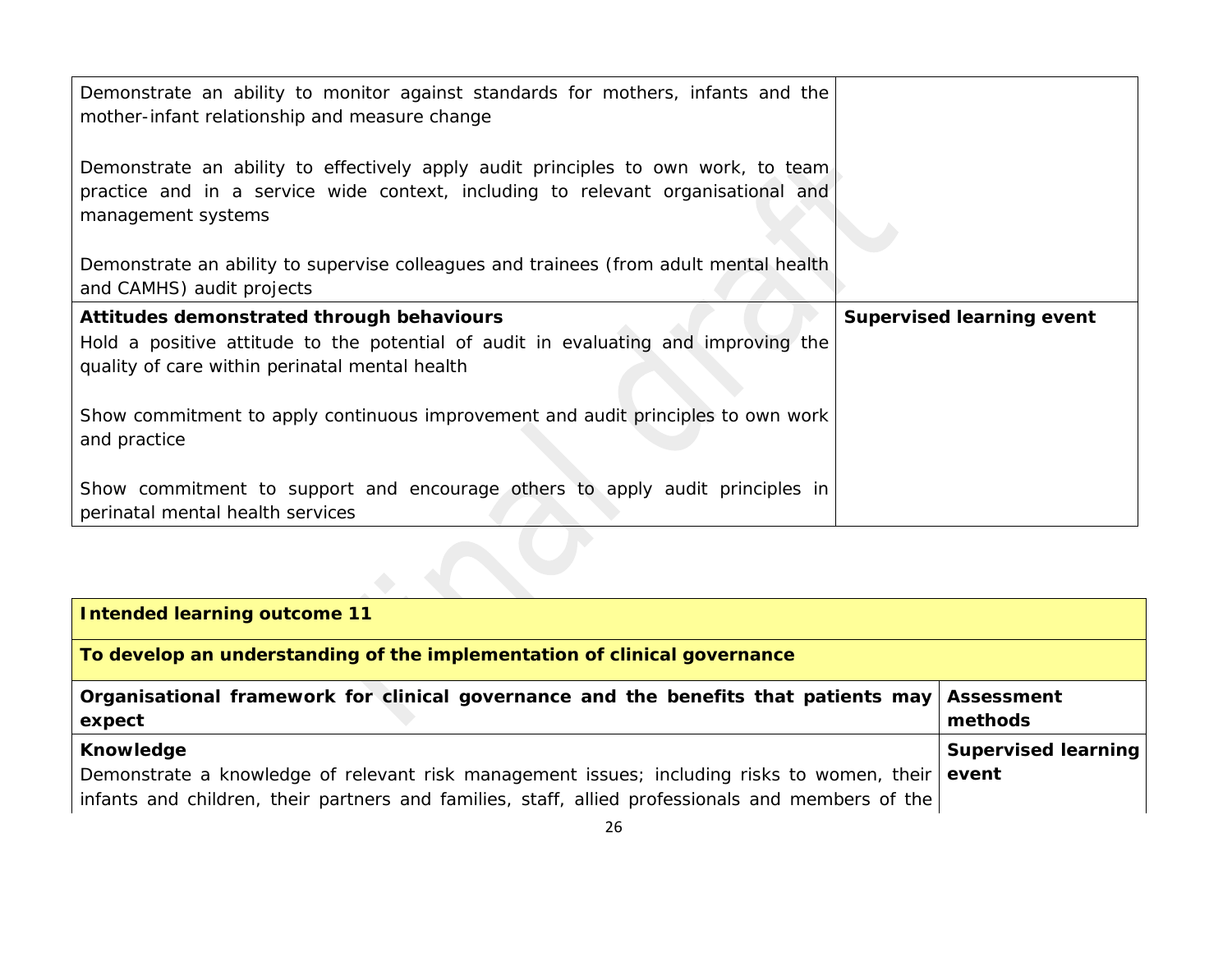| public                                                                                                                                                                                                             |                   |
|--------------------------------------------------------------------------------------------------------------------------------------------------------------------------------------------------------------------|-------------------|
| Demonstrate a knowledge of how healthcare governance influences women and infants care,<br>research and educational activities at a local, regional and national level                                             |                   |
| Demonstrate an understanding of clinical governance structures in maternity settings                                                                                                                               |                   |
| Demonstrate and understanding of the CCQI/Perinatal Quality Network (UK)                                                                                                                                           |                   |
| Demonstrate a knowledge of a variety of methodologies for developing creative solutions to<br>improving services and utilising available resources                                                                 |                   |
| Demonstrate a knowledge of outcome measures that can be used in perinatal mental health<br>settings                                                                                                                |                   |
| Demonstrate a knowledge of patient reported outcomes and experiences tools and processes used<br>in perinatal mental health settings                                                                               |                   |
| <b>Skills</b>                                                                                                                                                                                                      | <b>Supervised</b> |
| Demonstrate an ability to develop and adopt clinical guidelines relevant to maternal and infant<br>mental health                                                                                                   | learning event    |
| Demonstrate an ability to develop integrated care pathways in perinatal mental health                                                                                                                              |                   |
| Demonstrate an ability to report and take appropriate action following serious untoward incidents<br>where perinatal mental health issues are present                                                              |                   |
| Demonstrate an ability to assess and analyse situations, services and facilities in order to<br>minimise risk to women, their infants and children, their partners and significant others, staff and<br>the public |                   |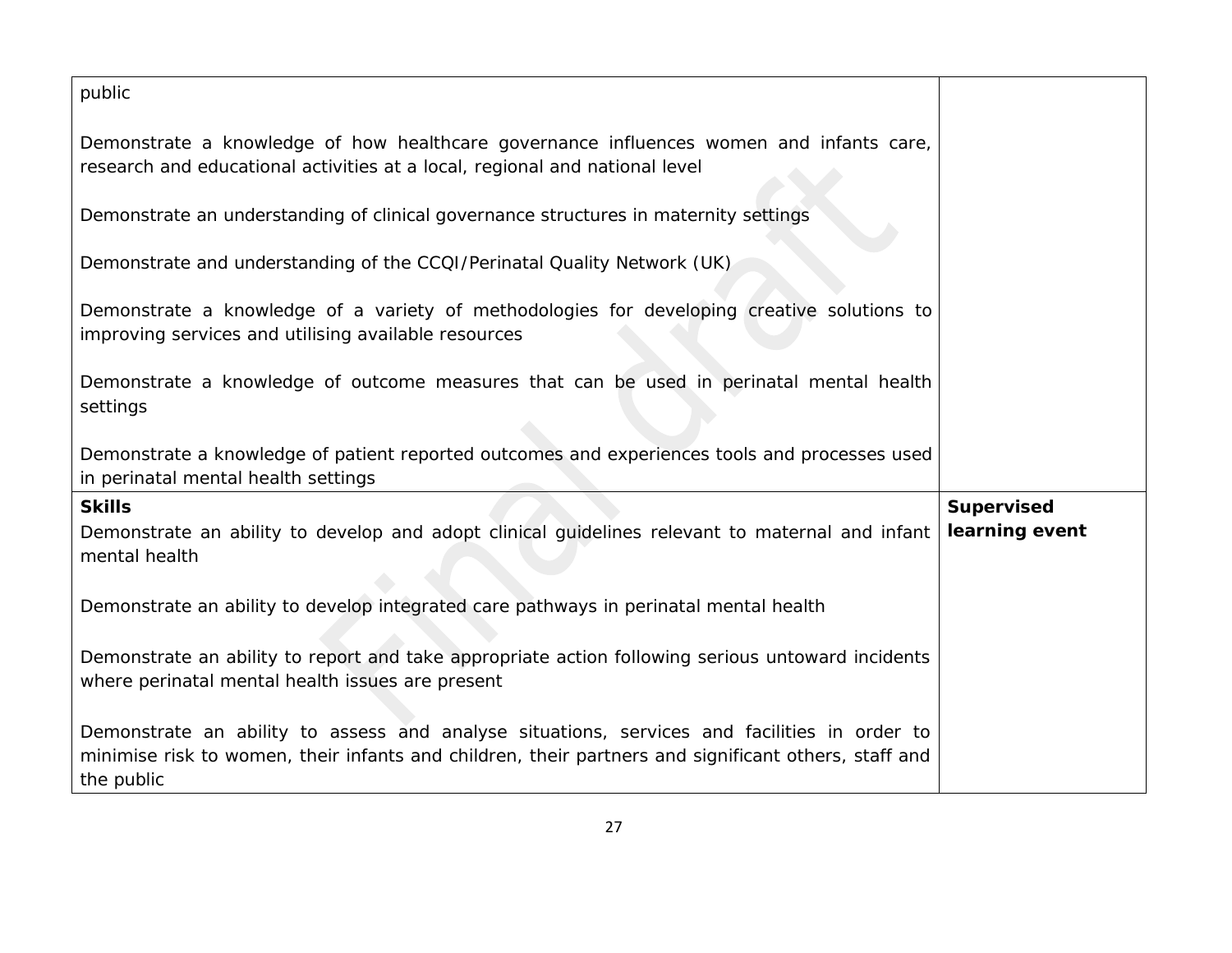| Demonstrate an ability to monitor the safety of perinatal mental health services                                                                                            |                |
|-----------------------------------------------------------------------------------------------------------------------------------------------------------------------------|----------------|
| Demonstrate an ability to question existing practice to improve perinatal mental health services                                                                            |                |
| Demonstrate an ability to participate in processes to assure and maintain perinatal mental health<br>services standards                                                     |                |
| Demonstrate the ability to deviate from care pathways when clinically indicated                                                                                             |                |
| Demonstrate an ability to utilise outcome measures in perinatal mental health settings                                                                                      |                |
| Demonstrate an ability to collect lived experience feedback in perinatal mental health settings                                                                             |                |
| Attitudes demonstrated through behaviours                                                                                                                                   | Supervised     |
| Commitment to taking responsibility for clinical governance activities, risk management and audit<br>in order to improve the quality of the perinatal mental health service | learning event |
| Commitment to taking responsibility for ensuring equity of access for all women who require input<br>from perinatal mental health services                                  |                |
| Commitment to utilise personal and team feedback and management of complaints                                                                                               |                |
| Support team members and other colleagues to voice ideas                                                                                                                    |                |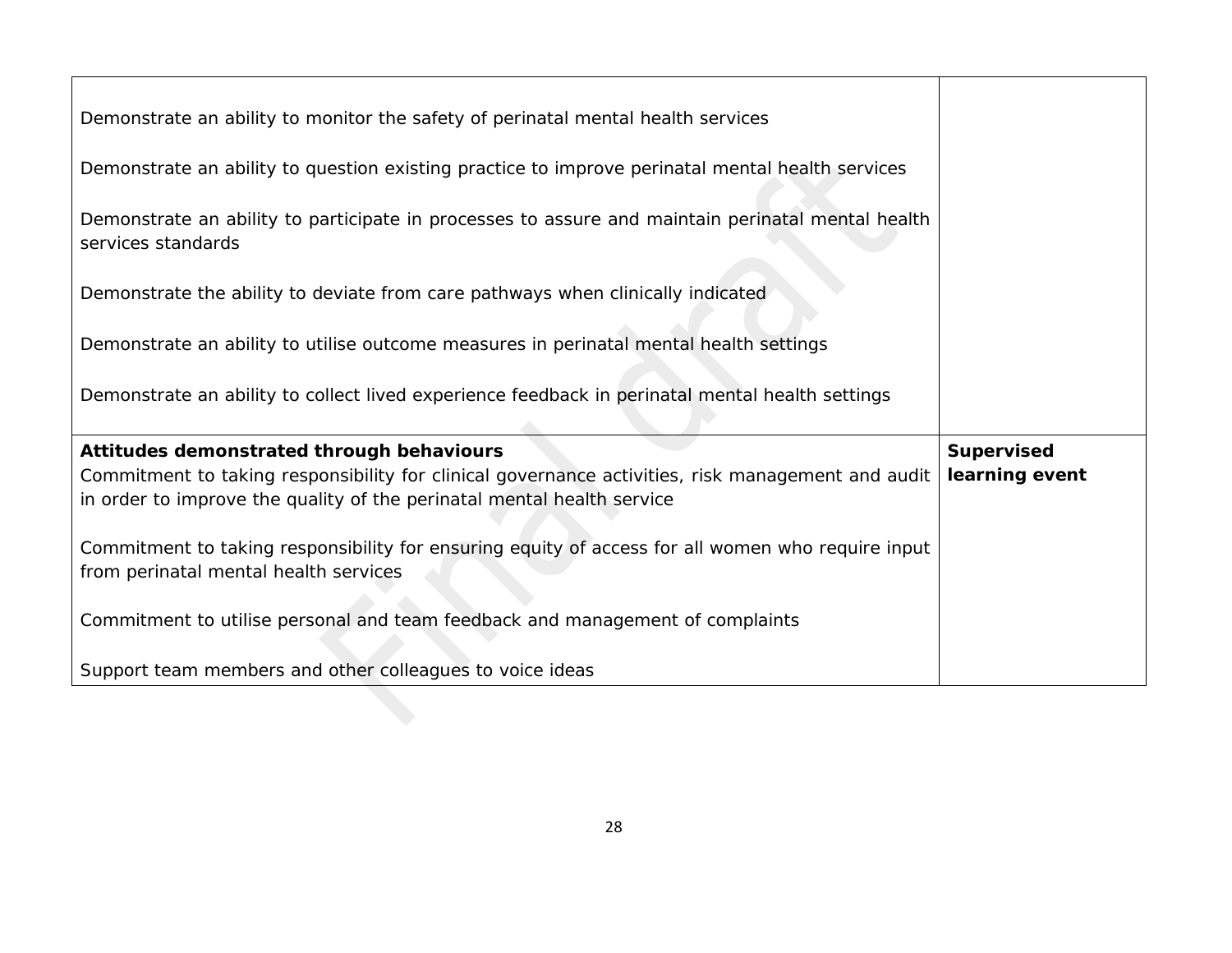#### **Good Medical Practice, Domain 3: Communication, partnership and teamwork**

- *Treat patients as individuals and respect their dignity*
- *Work in partnership with patients*
- *Work with colleagues in the ways that best serve patients' interests*

| <b>Intended learning outcome 14</b>                                                                                                                        |                                  |  |
|------------------------------------------------------------------------------------------------------------------------------------------------------------|----------------------------------|--|
| To demonstrate the ability to work effectively with colleagues, including team working                                                                     |                                  |  |
| <b>Clinical teamwork</b>                                                                                                                                   | <b>Assessment methods</b>        |  |
| Knowledge<br>Demonstrate an understanding of how a perinatal mental health team works and<br>develops effectively                                          | <b>Supervised learning event</b> |  |
| Demonstrate an understanding of the role of the psychiatrist and how this relates to<br>the structure and function of the perinatal multidisciplinary team |                                  |  |
| Demonstrate an understanding of the responsibility of the team with regard to safety<br>of women and their infants                                         |                                  |  |
| Demonstrate an understanding of models of consultation that enable efficient<br>utilisation of resources within the perinatal mental health service        |                                  |  |
| Demonstrate knowledge of management skills such as understanding the principles of<br>developing a business plan for service development                   |                                  |  |
| Demonstrate an understanding of the distinctive structure and functioning of inpatient<br>mother and baby units                                            |                                  |  |
| <b>Skills</b>                                                                                                                                              | <b>Supervised learning event</b> |  |
| Demonstrate an ability to explain the roles of different disciplines, teams and services                                                                   |                                  |  |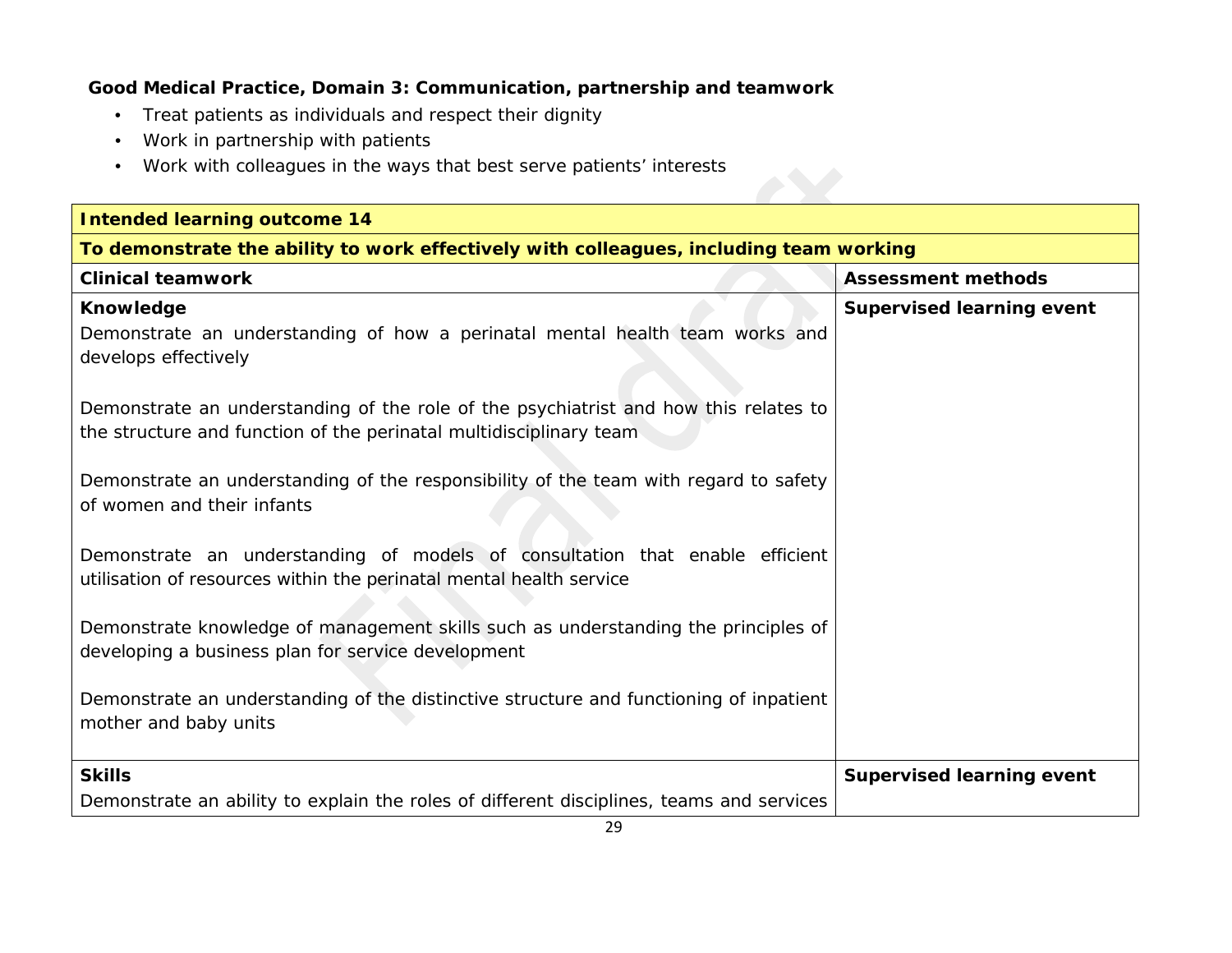involved in the care of women with mental disorders in the perinatal period

Demonstrate an ability to facilitate leadership skills and working practices of other members of the team

Demonstrate an ability to recognise and resolve dysfunction and conflict within the perinatal mental health team when it arises

Demonstrate an ability to manage divergent views about women and their infant's care or interventions within the perinatal team and between the perinatal mental health team and other services

Demonstrate an ability to work with service managers, commissioners and other stakeholders

Demonstrate an ability to manage change and develop services with the involvement of women with lived experience and their partners and significant others

Demonstrate an ability to contribute to the interface between the perinatal mental health team and adult psychiatric, CAMHS, obstetric, maternity, primary care, social care, health visiting and non-statutory service providers by working in a collaborative manner

Develop and maintain effective relationships with adult psychiatric, obstetric, maternity, primary care, social care, health visiting and non-statutory service providers to enable effective referral mechanisms and educational systems

Demonstrate an ability to work with and support adult psychiatric, obstetric, maternity, primary care, social care, health visiting and non-statutory service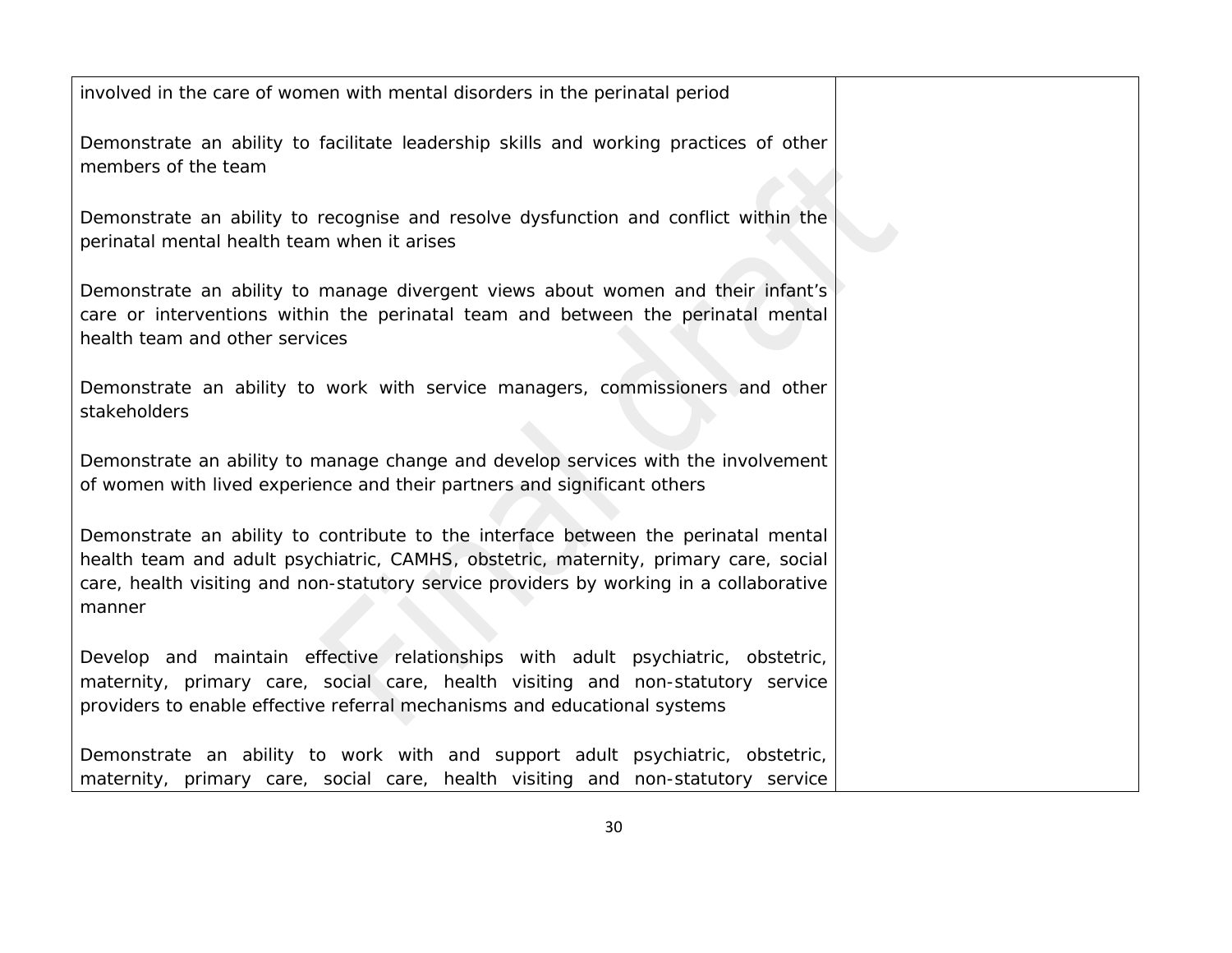| providers in managing complex cases                                                                                                                                                  |                                  |
|--------------------------------------------------------------------------------------------------------------------------------------------------------------------------------------|----------------------------------|
| Demonstrate an ability to work in collaboration with women, their partners and<br>significant others, and the multi-disciplinary team to enable safe and positive<br>decision-making |                                  |
|                                                                                                                                                                                      |                                  |
| Attitudes demonstrated through behaviours                                                                                                                                            | <b>Supervised learning event</b> |
| Be prepared to question and challenge the performance of other team members and                                                                                                      |                                  |
| other services when standards appear to be compromised                                                                                                                               |                                  |

| Intended learning outcome 15                                                                                                                                                                                                     |                              |
|----------------------------------------------------------------------------------------------------------------------------------------------------------------------------------------------------------------------------------|------------------------------|
| Develop appropriate leadership skills                                                                                                                                                                                            |                              |
| <b>Effective leadership skills</b>                                                                                                                                                                                               | <b>Assessment</b><br>methods |
| Knowledge                                                                                                                                                                                                                        | <b>Supervised</b>            |
| Demonstrate an understanding of modern approaches to leadership and management (including<br>situational leadership and the repertoire of leadership styles) and how these can be applied in<br>perinatal mental health services | learning event               |
| Demonstrate an understanding of the role, responsibility and accountability of the leader in a<br>perinatal mental health team                                                                                                   |                              |
| Demonstrate an awareness of the effects one has on others                                                                                                                                                                        |                              |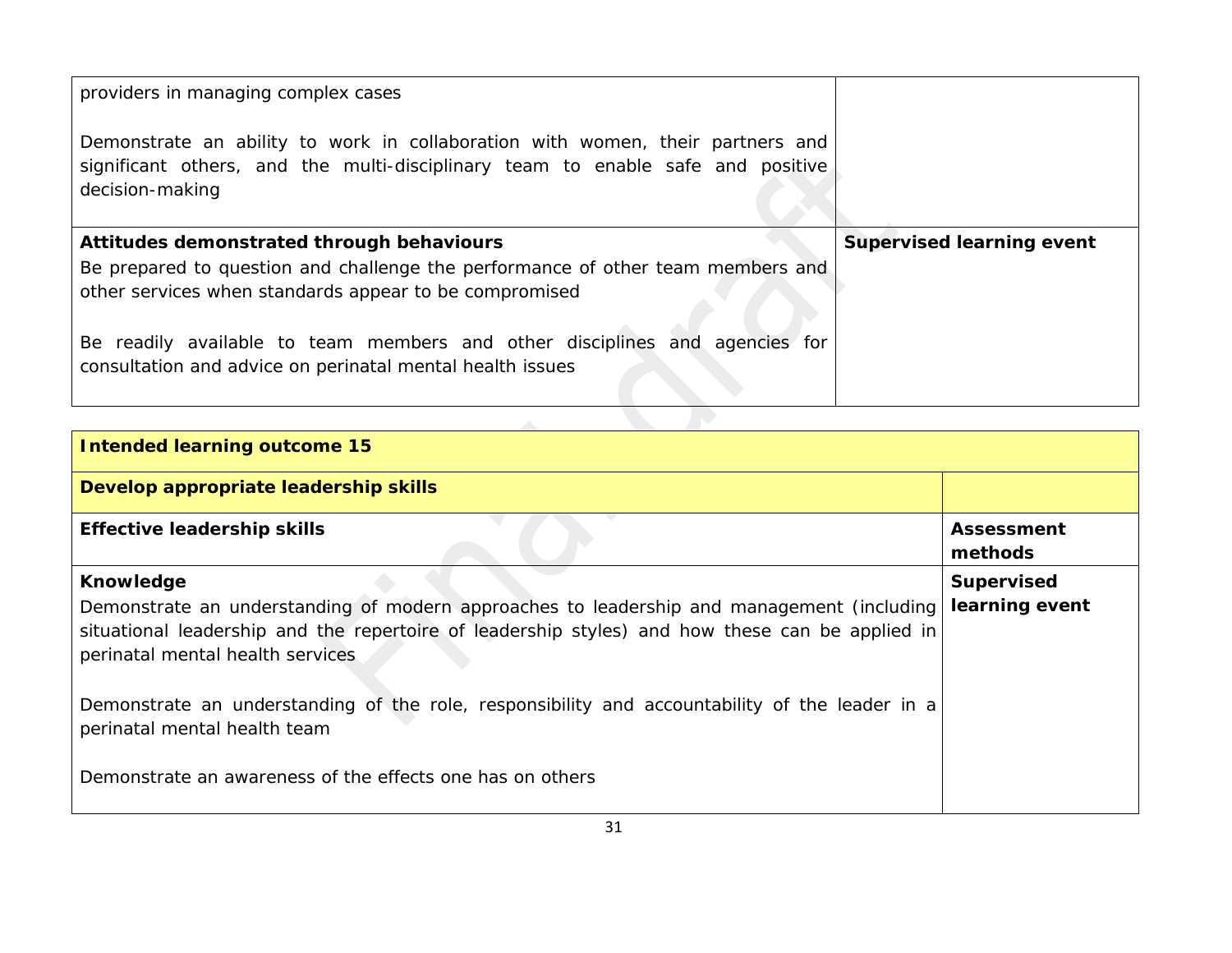| Demonstrate an understanding of the structures of NHS and social care organisations and their<br>functioning as complex adaptive systems<br>Demonstrate an understanding of current business models in relation to perinatal mental health,<br>maternity and primary care services<br>Demonstrate an understanding of organisational policy and practice at a national and local level in |
|-------------------------------------------------------------------------------------------------------------------------------------------------------------------------------------------------------------------------------------------------------------------------------------------------------------------------------------------------------------------------------------------|
|                                                                                                                                                                                                                                                                                                                                                                                           |
|                                                                                                                                                                                                                                                                                                                                                                                           |
| the wider health and social care economy                                                                                                                                                                                                                                                                                                                                                  |
| Demonstrate an understanding of the principles of change management and transformation                                                                                                                                                                                                                                                                                                    |
| Demonstrate an understanding of the components of high quality perinatal mental healthcare                                                                                                                                                                                                                                                                                                |
| Demonstrate an understanding of the principles of identifying and managing available financial and<br>personnel resources effectively and how this is applicable to perinatal mental health services                                                                                                                                                                                      |
| <b>Skills</b><br><b>Supervised</b>                                                                                                                                                                                                                                                                                                                                                        |
| learning event<br>Demonstrate an ability to design and implement programmes for change, including service<br>innovation within perinatal mental health service provision                                                                                                                                                                                                                  |
| Demonstrate an ability to actively contribute to the development of care pathways, service<br>specifications and workforce planning in perinatal mental health provision locally and regionally                                                                                                                                                                                           |
| Demonstrate an ability to act as an impartial mediator when conflicts arise over roles and<br>responsibilities between professionals and disciplines involved in women's care in the perinatal<br>period                                                                                                                                                                                  |
| Demonstrate an ability to manage resources within the team/service                                                                                                                                                                                                                                                                                                                        |
| Demonstrate an ability to utilise a range of appropriate leadership, management and supervisory                                                                                                                                                                                                                                                                                           |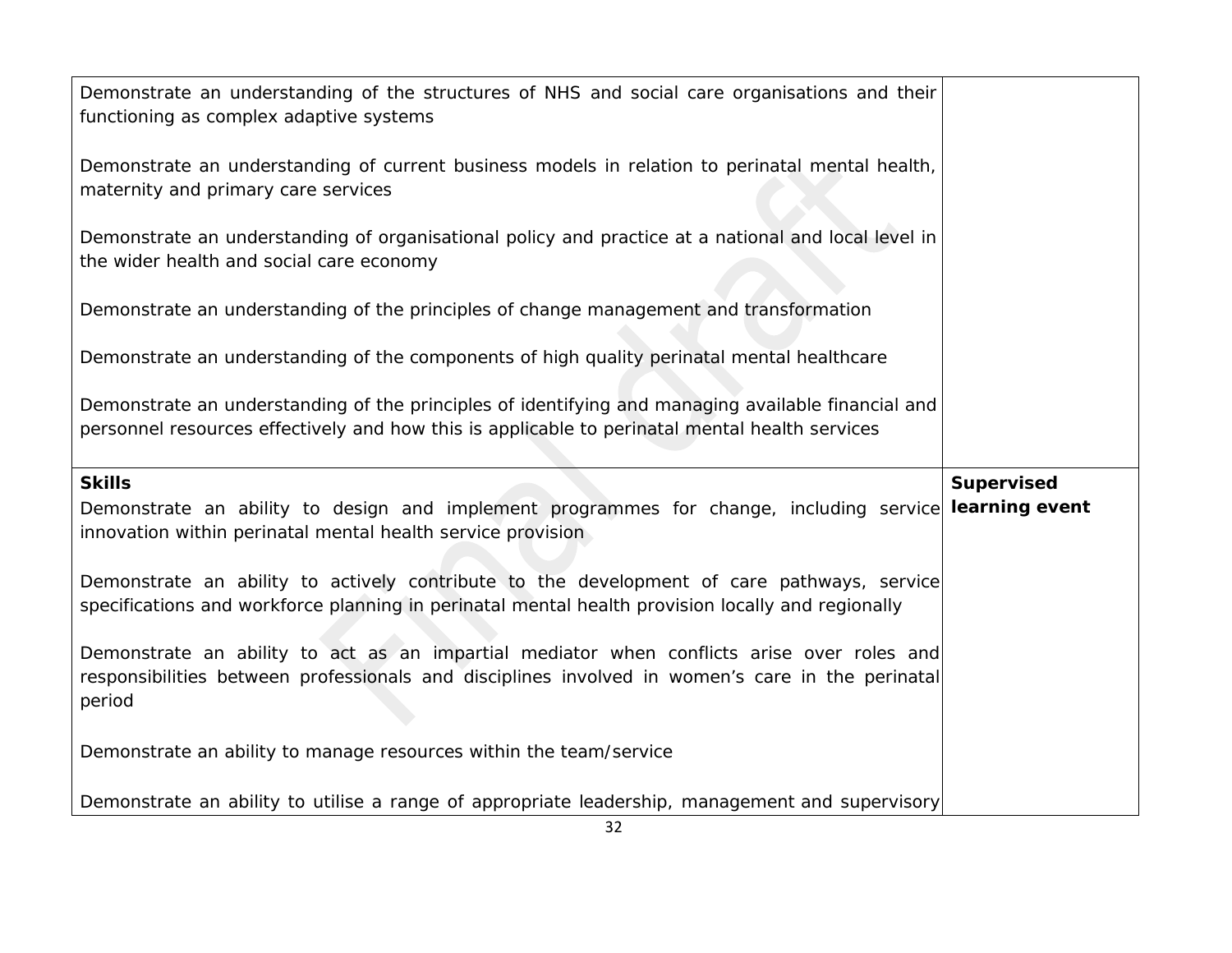| skills within the perinatal mental health setting including:                                                                                                                                                                                                                                                                        |                   |
|-------------------------------------------------------------------------------------------------------------------------------------------------------------------------------------------------------------------------------------------------------------------------------------------------------------------------------------|-------------------|
| Personal effectiveness (including time management, delegation, improving women's care)<br>$\bullet$<br>Reflecting on who we become in different contexts<br>$\bullet$<br>Engaging with a wide range of colleagues and stakeholders from the enthusiastic to the<br>$\bullet$<br>resistant                                           |                   |
| Motivating and inspiring colleagues across disciplines and agencies<br>$\bullet$<br>Overcoming differences in language, culture, training and priorities across disciplines and<br>٠<br>agencies                                                                                                                                    |                   |
| Promoting self-reflection in self and others<br>$\bullet$<br>Creating a context in which colleagues are comfortable in sharing their difficulties<br>$\bullet$<br>Enabling groups to generate solutions to complex problems<br>٠<br>Using quality improvement tools<br>Monitoring the effectiveness of team working and performance |                   |
| Attitudes demonstrated through behaviours                                                                                                                                                                                                                                                                                           | <b>Supervised</b> |
| Working collaboratively with colleagues and professionals from the wide range of disciplines and<br>agencies associated with the provision of care to women in the perinatal period                                                                                                                                                 | learning event    |
| Demonstrating commitment to clinical and managerial leadership through modelling, coaching and<br>mentoring of colleagues in perinatal mental health and other disciplines                                                                                                                                                          |                   |
| Encouraging co-production of perinatal mental health services with women with lived experience<br>and their partners/families                                                                                                                                                                                                       |                   |
| Participating in the wider perinatal mental health community e.g. clinical and quality networks,<br>attendance at scientific meetings and supporting the work of the Perinatal Faculty at the Royal                                                                                                                                 |                   |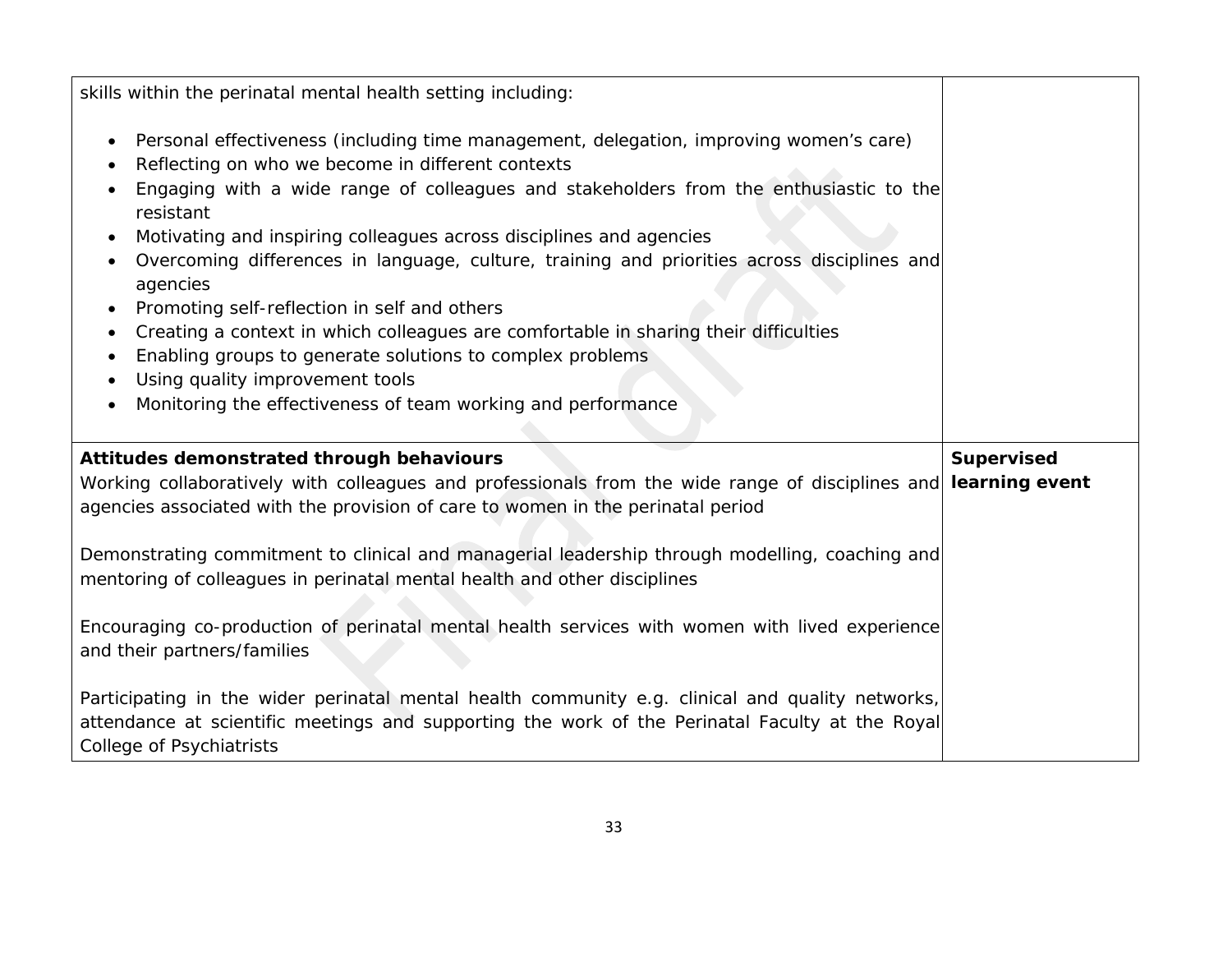| <b>Intended learning outcome 17</b>                                                                                                                                                                       |                                     |
|-----------------------------------------------------------------------------------------------------------------------------------------------------------------------------------------------------------|-------------------------------------|
| To develop the ability to teach                                                                                                                                                                           |                                     |
| The skills, attitudes, behaviours and practices of a competent teacher                                                                                                                                    | <b>Assessment</b><br>methods        |
| <b>Knowledge</b><br>Demonstrate an understanding of the basic principles of adult learning and learning styles and how<br>this can be applied when teaching in a multi-disciplinary, multi-agency setting | <b>Supervised</b><br>learning event |
| Demonstrate knowledge of existing teaching materials and resources appropriate for perinatal<br>mental health education and training                                                                      |                                     |
| Develop a knowledge of different teaching techniques and demonstrate how these can be used<br>effectively in different teaching settings relevant to perinatal mental health                              |                                     |
| <b>Skills</b>                                                                                                                                                                                             | <b>Supervised</b>                   |
| Demonstrate an ability to adapt or use a variety of teaching methods to facilitate the learning<br>process according to the nature and needs of the audience                                              | learning event                      |
| Demonstrate an ability to maintain learning within the service and team                                                                                                                                   |                                     |
| Demonstrate an ability to organise educational events in perinatal mental health across a range of<br>disciplines and teams, both locally and regionally                                                  |                                     |
| Demonstrate an ability to evaluate learning and teaching events in perinatal mental health                                                                                                                |                                     |
| Demonstrate an ability to impart specialist perinatal mental health skills, knowledge, attitudes and<br>behaviours in teaching colleagues across all disciplines through clinical practice                |                                     |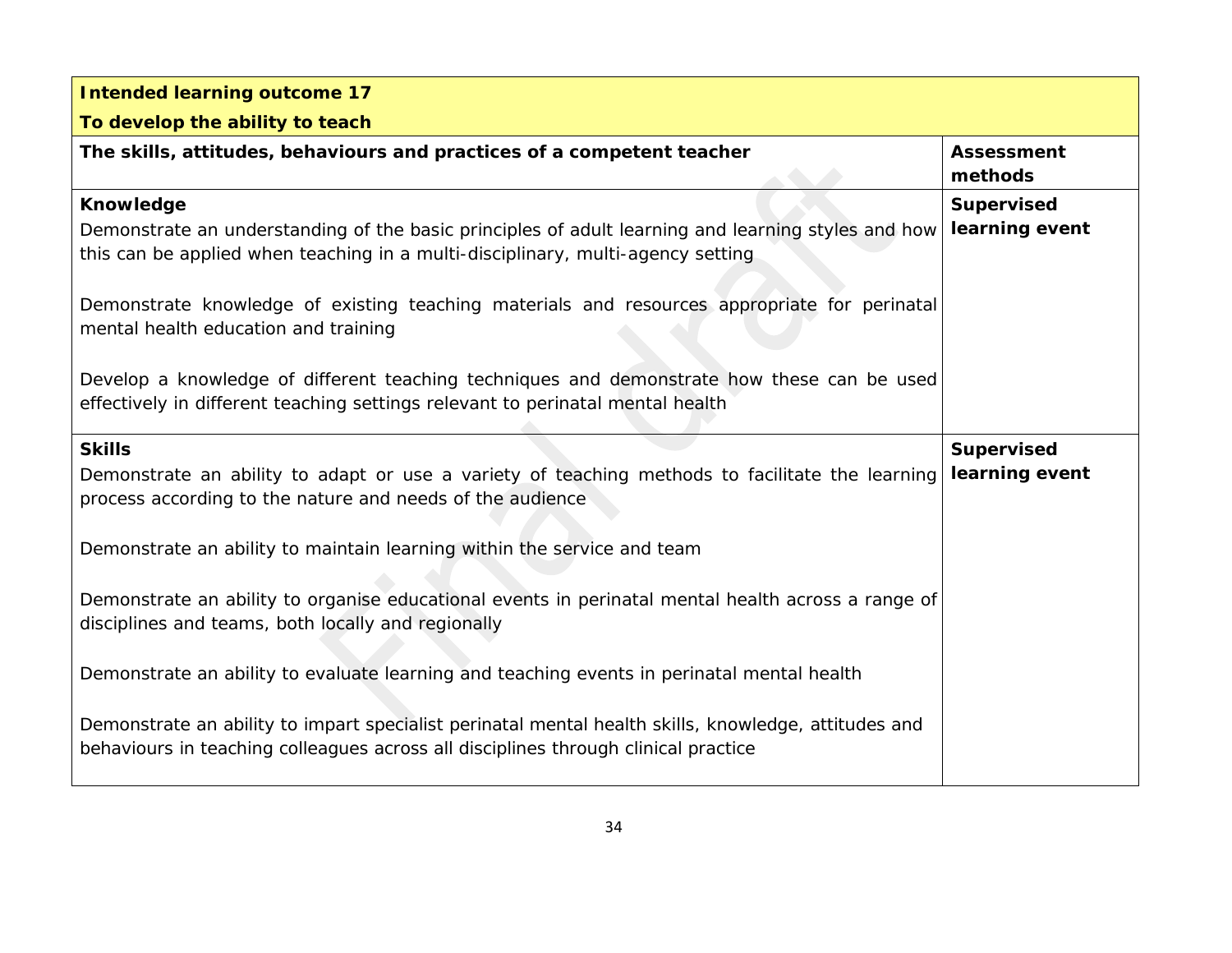| Attitudes demonstrated through behaviours                                                                       | Supervised |
|-----------------------------------------------------------------------------------------------------------------|------------|
| Commitment to delivering formal teaching to professionals and disciplines from a wide range of learning event   |            |
| professions and agencies about perinatal mental health                                                          |            |
| Engaging women with lived experience and their families in teaching and training of healthcare<br>professionals |            |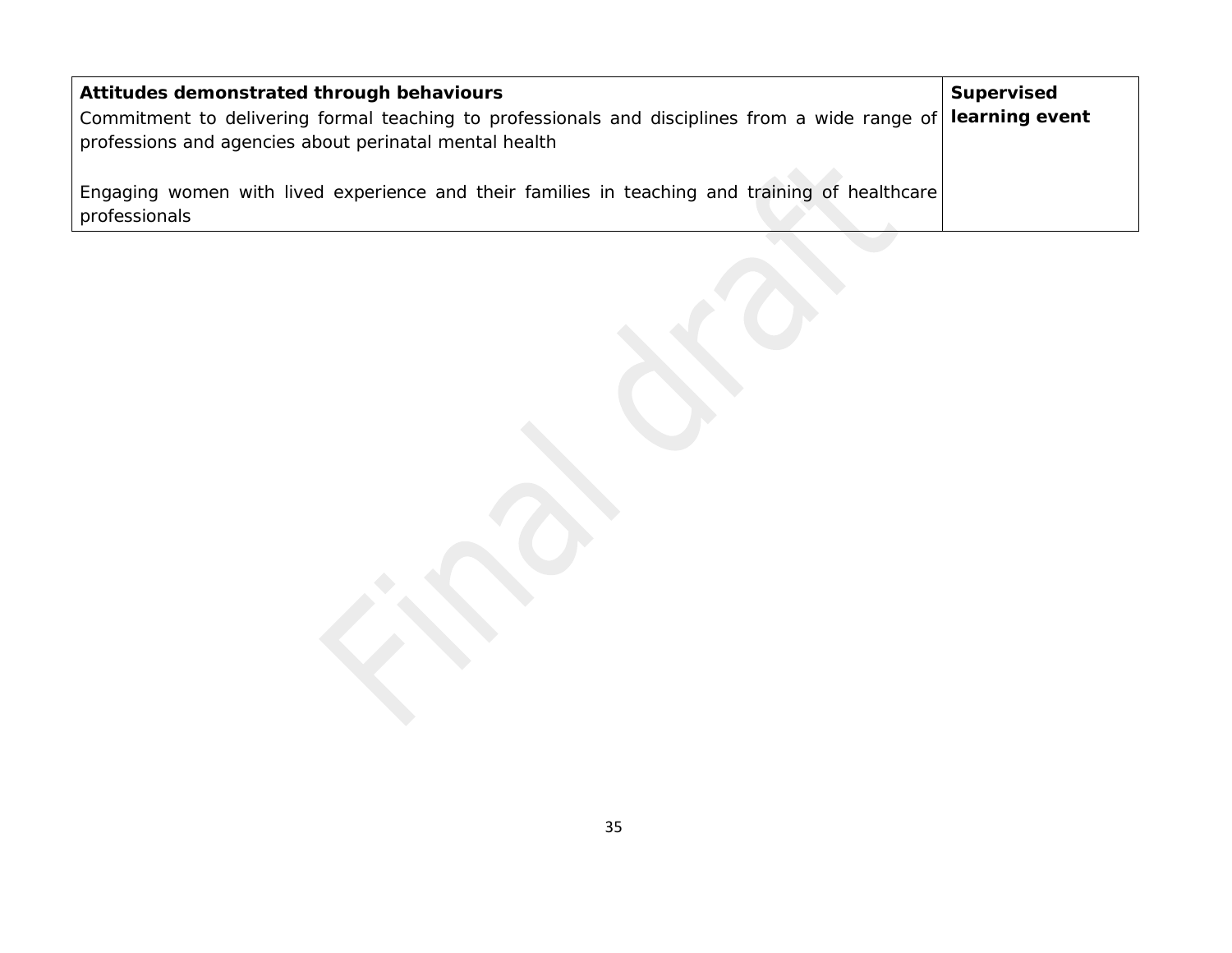# **Good Medical Practice, Domain 4: Maintaining Trust**

- *Be honest and open and act fairly with integrity*
- *Never discriminate unfairly against patients or colleagues*
- *Never abuse patients' trust or the public's trust in the profession*

| <b>Intended learning outcome 19</b>                                                                                                                                                                                                                                                                                 |                                  |  |
|---------------------------------------------------------------------------------------------------------------------------------------------------------------------------------------------------------------------------------------------------------------------------------------------------------------------|----------------------------------|--|
| To ensure that the doctor acts in a professional manner at all times                                                                                                                                                                                                                                                |                                  |  |
| Confidentiality                                                                                                                                                                                                                                                                                                     | <b>Assessment methods</b>        |  |
| Knowledge<br>Demonstrate an understanding of the concerns of women in relation to a range of<br>information held and communicated about them (eg psychological material, trauma<br>and abuse, their perceptions or perceptions of others in relation to their parenting<br>role/capacity)                           | <b>Supervised learning event</b> |  |
| Demonstrate an understanding of the principles and legal framework of disclosure and<br>the complexity that arises when safeguarding of infants/children and vulnerable adults<br>conflicts with the woman's care                                                                                                   |                                  |  |
| Demonstrate an understanding of the risks women may face when information<br>regarding intimate partner abuse, sexual or other abuse is disclosed and<br>communicated                                                                                                                                               |                                  |  |
| Demonstrate knowledge of where to seek advice and guidance within one's employing<br>organisation when dealing with complex information sharing                                                                                                                                                                     |                                  |  |
| <b>Skills</b>                                                                                                                                                                                                                                                                                                       | <b>Supervised learning event</b> |  |
| Demonstrate an ability to lead discussions and give advice to others (including non-<br>healthcare professionals) on the safe and appropriate sharing of information regarding<br>the woman's mental health, her past experiences and behaviours, her own<br>vulnerability and her current risks to self and others |                                  |  |